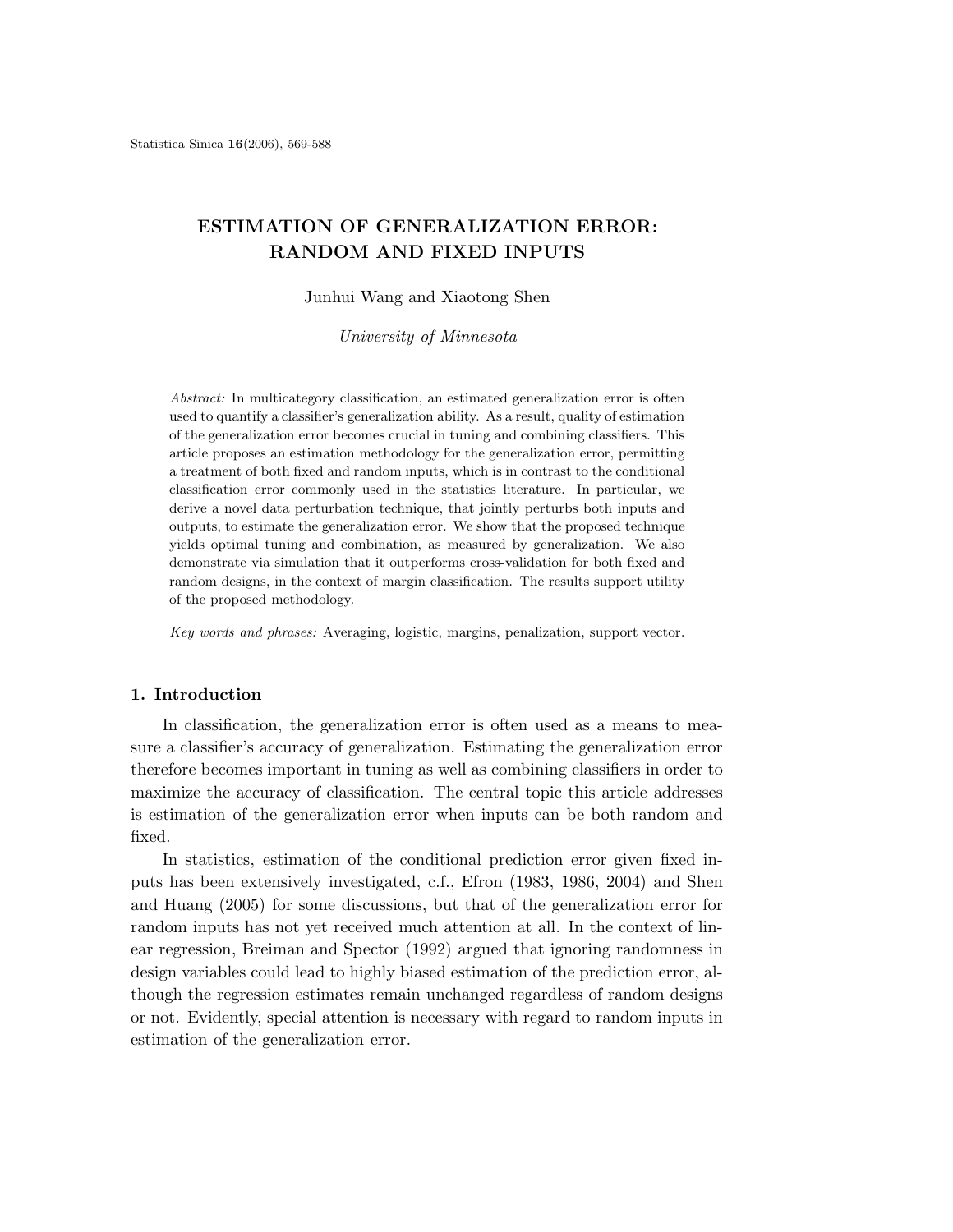Conventional techniques for estimating the generalization error are mainly based on cross-validation (CV), which uses one part of data for training while retaining the rest for testing. It is well known that CV has high variability resulting in instable estimation and selection (Devroye, Gyorfi and Lugosi (1996)). Efron (2004) showed that a covariance penalty is more accurate than CV in that it has a smaller variance while having essentially the same amount of bias when a conditional loss is used. In this article, we further develop the concept of covariance penalty in the context of estimating of the generalization error.

In our framework, we derive a random covariance penalty for a general classifier, together with a correction term that accounts for random inputs, where the correction term automatically reduces to zero when inputs are fixed. Furthermore, we derive a method that jointly perturbs input-output pairs to estimate both the random covariance penalty and the correction term. We show that the estimated generalization error based on the covariance penalty and the correction term is asymptotically optimal in generalization. This, together with our simulation, suggests that our random version of estimated covariance penalty is again more accurate than CV, which achieves our goal in optimal tuning and combination.

This paper is organized as follows. Section 2 formulates the problem of estimating generalization error, and proposes a data perturbation methodology. Section 3 establishes an optimality property of the proposed methodology. Section 4 applies the proposed technique to yield optimal tuning and optimal combination of large margin classifiers, followed by some numerical results. Section 5 discusses the methodologies. Technical details are given in Section 6.

# 2. Estimating Generalization Error

For k-class classification, a classifier (learner)  $\phi$  is trained via a training sample  $(X_i, Y_i)_{i=1}^n$ , independent and identically distributed according to an unknown  $P(x, y)$ , where  $\phi$  maps from  $\mathbb{R}^d \to \{0, \ldots, k-1\}$ , with  $k > 1$  and d is the dimension of  $X$ . To analyze a learning scenario, accuracy on inputs outside the training set is examined. This is performed through an error function that measures the ability of generalization, and is known as the generalization error (GE). For any classifier  $\phi$ , GE is defined as

$$
GE(\phi) = P(Y \neq \phi(X)) = E(I(Y \neq \phi(X))), \tag{1}
$$

where  $I(\cdot)$  is the indicator,  $(X, Y)$  is independent and identically distributed according to  $P(x, y)$ , and independent of  $(X_i, Y_i)_{i=1}^n$ . The empirical version of GE, called the empirical generalization error (EGE), is defined as

$$
EGE(\phi) = \frac{1}{n} \sum_{i=1}^{n} I(Y_i \neq \phi(X_i)).
$$
\n(2)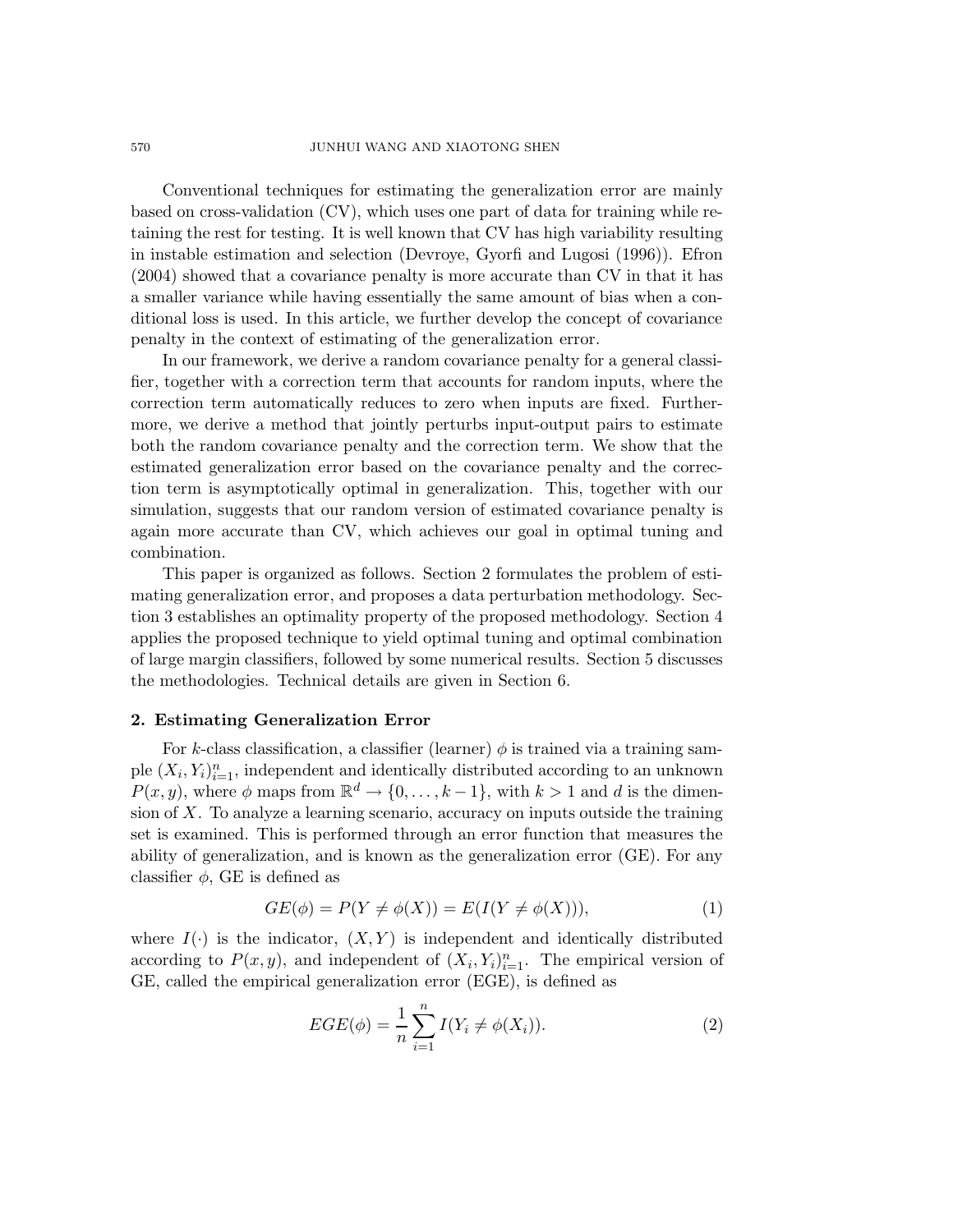In training, the classifier  $\phi$  often involves a tuning parameter C, vector or scalar, whose value controls the trade-off between fitting and generalization. In what follows, we write  $\phi$  as  $\hat{\phi}_C$  to indicate its dependency on  $(X_i, Y_i)_{i=1}^n$  and C.

The quantity  $GE(\hat{\phi}_C)$  compares classifiers indexed by different values of C. If  $P(\cdot, \cdot)$  were known, we could select an optimal classifier by minimizing  $GE(\hat{\phi}_C)$ over the range of tuning parameter  $C$  or, equivalently, over a class of classifiers. In practice,  $P(\cdot, \cdot)$  is unknown, so  $GE(\hat{\phi}_C)$  needs to be estimated from data.

## 2.1. Motivation: Binary case

For motivation, we first examine the case with  $Y \in \{0, 1\}$ , and then generalize it to the multicategory case. Our basic strategy of estimating  $GE(\hat{\phi}_C)$  is to seek the optimal loss estimator in a class of candidate loss estimators that yields an approximately unbiased estimate of  $GE(\hat{ \phi}_C)$ . Note that there does not exist an exact unbiased estimate of  $GE(\hat{\phi}_C)$ . Naturally, one might estimate  $GE(\hat{\phi}_C)$  by  $EGE(\hat{\phi}_C)$ , the empirical version of  $GE(\hat{\phi}_C)$ . However,  $EGE(\hat{\phi}_C)$  suffers from the problem of overfitting, in contrast to  $GE(\hat{ \phi}_C)$ . This is evident from the fact that the tuning parameter C yielding the smallest training error usually does not give the optimal performance in generalization or prediction. To prevent overfitting from occurring, we introduce a class of candidate loss estimators of the form:

<span id="page-2-2"></span>
$$
EGE(\hat{\phi}_C) + \lambda(X^n, \hat{\phi}_C),\tag{3}
$$

<span id="page-2-0"></span>where  $X^n = \{X_i\}_{i=1}^n$ , and  $\lambda$  is an overfitting penalty function that is to be determined optimally. For optimal estimation of  $GE(\hat{ \phi}_C)$ , we choose to minimize the  $L_2$ -distance between GE and  $(3)$ ,

<span id="page-2-1"></span>
$$
E[GE(\hat{\phi}_C) - (EGE(\hat{\phi}_C) + \lambda(X^n, \hat{\phi}_C))]^2, \tag{4}
$$

where the expectation E is taken with respect to  $(X^n, Y^n) = (X_i, Y_i)_{i=1}^n$ . Min-imizing [\(4\)](#page-2-1) with respect to  $\lambda(X^n, \hat{\phi}_C)$  produces optimal  $\lambda_o(X^n, \hat{\phi}_C)$ , given expression in Theorem 1.

**Theorem 1.** The optimal  $\lambda_o(X^n, \hat{\phi}_C)$  that minimizes [\(4\)](#page-2-1) over  $\lambda(X^n, \hat{\phi}_C)$  is

$$
\lambda_o(X^n, \hat{\phi}_C) = 2n^{-1} \sum_{i=1}^n \text{Cov}(Y_i, \hat{\phi}_C(X_i) | X^n) + D_{1n}(X^n, \hat{\phi}_C) + D_{2n}(X^n), \quad (5)
$$

where  $D_{1n}(X^n, \hat{\phi}_C) = E(E(E(Y|X) - \hat{\phi}_C(X))^2 - n^{-1} \sum_i (E(Y_i|X_i) - \hat{\phi}_C(X_i))^2 | X^n)$ , and  $D_{2n}(X^n) = E(\text{Var}(Y|X)) - n^{-1} \sum_i \text{Var}(Y_i|X_i)$ .

In [\(5\)](#page-2-2),  $n^{-1} \sum_i \text{Cov}(Y_i, \hat{\phi}_C(X_i)|X^n)$  is averaged over covariances between  $Y_i$ and its predicted value  $\hat{\phi}_C(X_i)$  at each observation  $(X_i, Y_i)$ , which evaluates the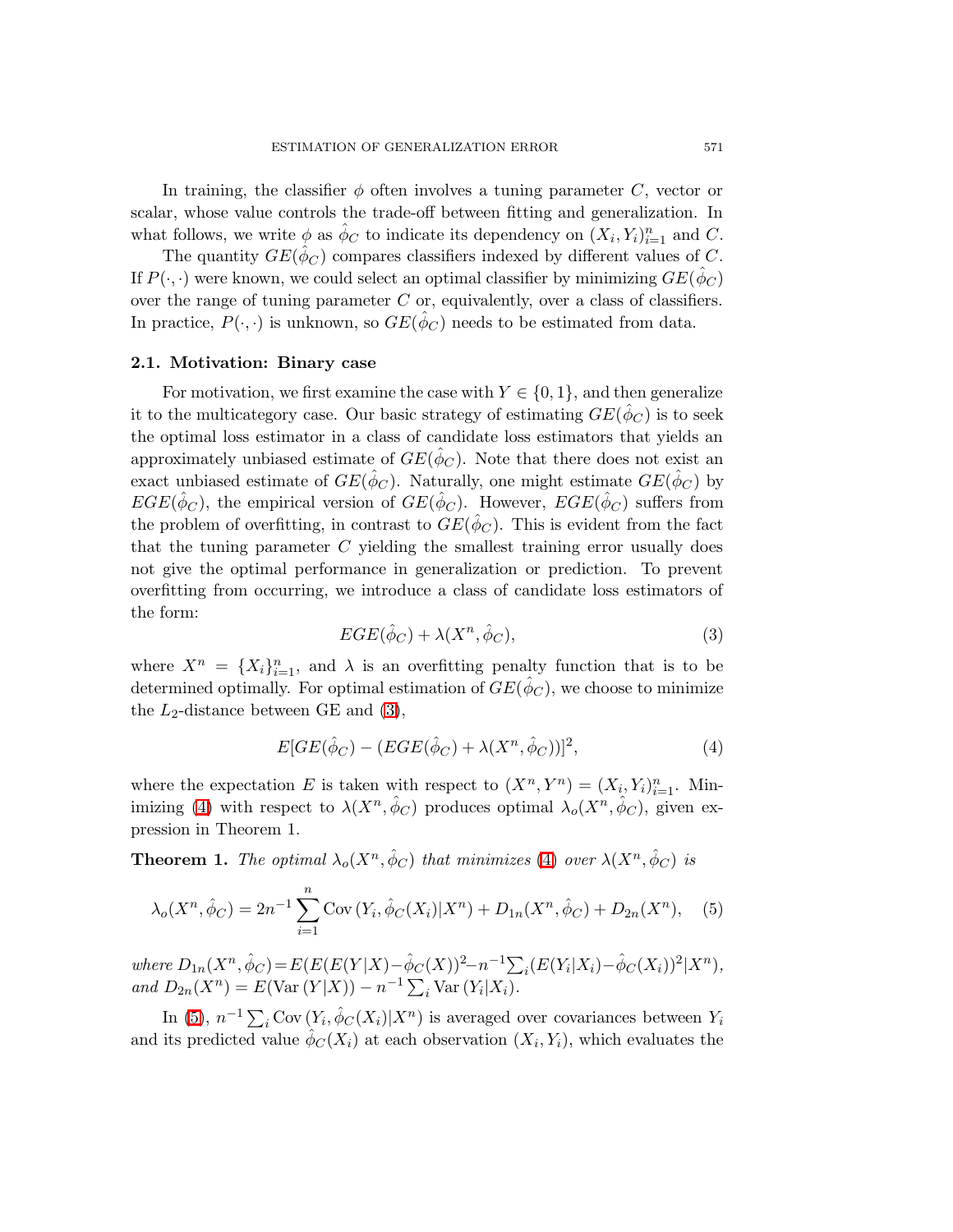accuracy of prediction of  $\hat{\phi}_C$  on  $X^n$ . Note that Cov $(Y_i, \hat{\phi}_C(X_i)|X^n)$  depends on the scale of  $Y_i$ . Thus the generalized degree of freedom of the classifier  $\hat{\phi}$ is defined as  $n(\sum_i \text{Var}(Y_i|X_i))^{-1} \sum_i \text{Cov}(Y_i, \hat{\phi}_C(X_i)|X^n)$ , which measures the degree of freedom cost in classification as well as tuning and combining.

The term  $D_{1n}$  can be decomposed as a difference between the true model error  $E(E(Y|X) - \hat{\phi}_C(X))^2$  and its empirical version  $n^{-1} \sum_i (E(Y_i|X_i) - \hat{\phi}_C(X_i))^2$ . The disparity between these two errors comes from potential randomness of  $X$ , when sampled from an unknown distribution. In the situation of *fixed* design,  $D_{1n}$  is identical to zero, since the empirical distribution  $X^n$  is the same as that of X. In the situation of *random* design,  $D_{1n}$  is usually non-zero and needs to be estimated, in view of the result of Breiman and Spector (1992) and Breiman (1992) in a different context.

The term  $D_{2n}$ , on the other hand, is independent of  $\hat{\phi}_C$ . For the purpose of comparison, it suffices to use the comparative GE, which is defined as  $CGE(\hat{\phi}_C) = GE(\hat{\phi}_C) - D_{2n}(X^n)$ , as opposed to the original GE. With GE replaced by CGE in [\(4\)](#page-2-1), we find the optimal  $\lambda_o(X^n, \hat{\phi}_C)$  for CGE to be  $2n^{-1} \sum_i \text{Cov}(Y_i, \hat{\phi}_C(X_i) | X^n) + D_{1n}(X^n, \hat{\phi}_C).$ 

# 2.2. Estimation

<span id="page-3-0"></span>Using [\(3\)](#page-2-0) and [\(5\)](#page-2-2) in Theorem 1, we propose to estimate  $CGE(\hat{\phi}_C)$  by

$$
\widehat{CGE}(\hat{\phi}_C) = EGE(\hat{\phi}_C) + 2n^{-1} \sum_{i=1}^n \widehat{\text{Cov}}(Y_i, \hat{\phi}_C(X_i) | X^n) + \widehat{D}_{1n}(X^n, \hat{\phi}_C), \quad (6)
$$

with Cov the estimated covariance, and  $D_{1n}$  the estimated  $D_{1n}$ . In the situation of fixed design,  $D_{1n} \equiv 0$ , and [\(6\)](#page-3-0) reduces to  $\widehat{CGE}(\hat{\phi}_C) = EGE(\hat{\phi}_C) +$  $2n^{-1}\sum_i \widehat{\text{Cov}}(Y_i, \hat{\phi}_C(X_i)|X^n).$ 

There are two major difficulties in estimating CGE in [\(6\)](#page-3-0). First, there does not exist an exact unbiased estimate of  $\sum_i \text{Cov}(Y_i, \hat{\phi}_C(X_i)|X^n)$ , because  $Y_i$  follows a Bernoulli distribution. Second, only one realization of data is available for estimating the unobserved  $\sum_i \text{Cov}(Y_i, \hat{\phi}_C(X_i)|X^n)$  and  $D_{1n}$ . Consequently, a resampling method of some type is required. However, it is known that the conventional bootstrap may not work when classification involves tuning and combining with discontinuity, c.f., Denby, Landwehr and Mellows (2004).

To overcome these difficulties, we propose a novel data perturbation technique based on swapping values of inputs and outputs (labels) to estimate  $\sum_i$ Cov  $(Y_i, \hat{\phi}_C(X_i)|X^n)$  and  $D_{1n}$ . The learning accuracy of the classifier based on perturbed data estimates the sensitivity of classification, which yields an estimated GE.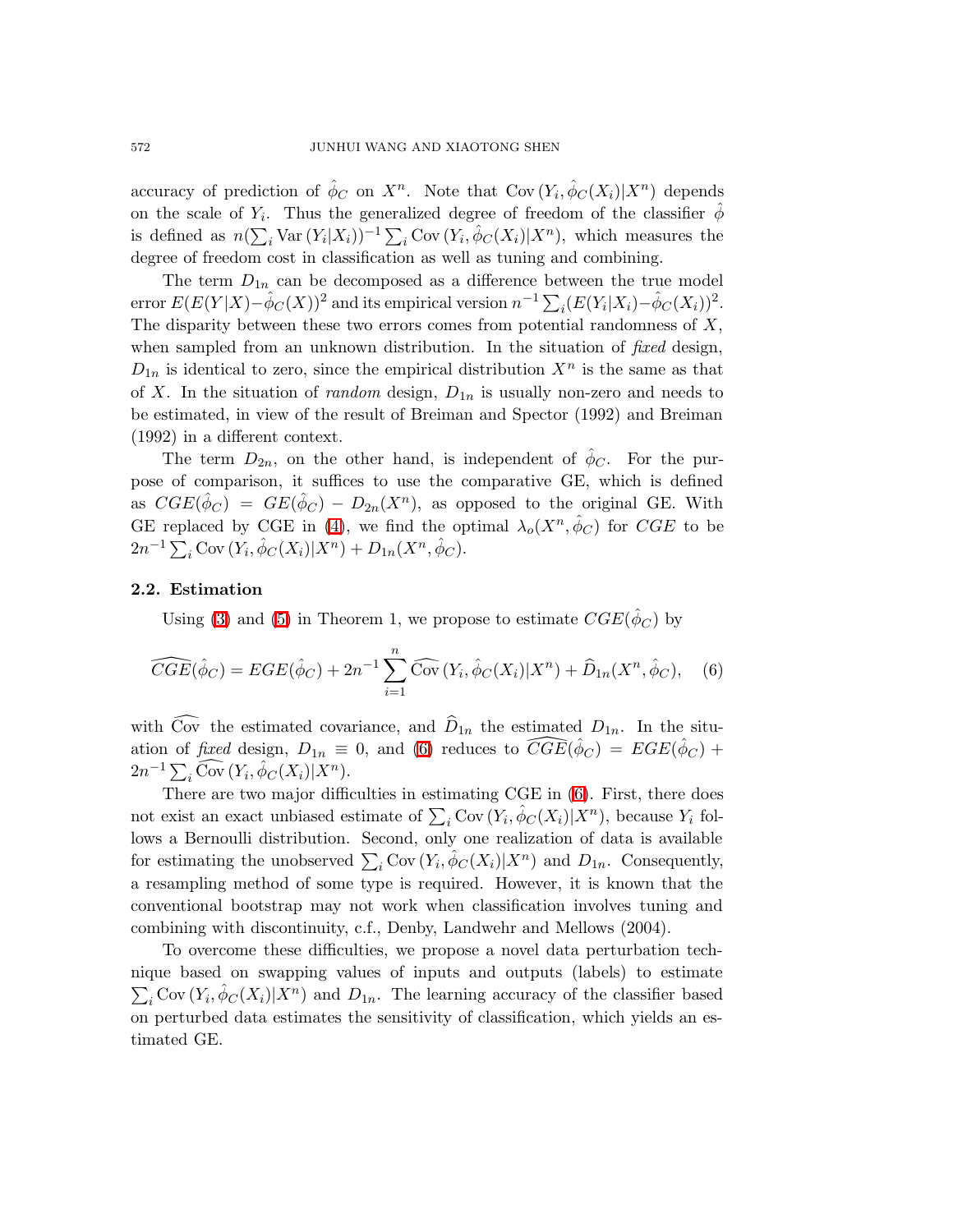First perturb  $X_i$ ,  $i = 1, \ldots, n$ , via its empirical distribution  $\hat{F}$ , followed by flipping the corresponding label  $Y_i$  with a certain probability given the perturbed  $X_i$ . This generates perturbations for assessing accuracy of generalization of a classifier. More precisely, for  $i = 1, \ldots, n$ , let

<span id="page-4-1"></span>
$$
X_i^* = \begin{cases} X_i \text{ with probability } 1 - \tau, \\ \tilde{X}_i \text{ with probability } \tau, \end{cases}
$$
 (7)

<span id="page-4-2"></span>where  $\tilde{X}_i$  is sampled from  $\hat{F}$ . This step can given an X-fixed design. A perturbed  $Y_i^*$  is

$$
Y_i^* = \begin{cases} Y_i \text{ with probability } 1 - \tau, \\ \tilde{Y}_i \text{ with probability } \tau, \end{cases}
$$
 (8)

where  $0 \leq \tau \leq 1$  is the size of perturbation, and  $\tilde{Y}_i \sim Bin(1, \hat{p}_i(X_i^*)),$  with  $\hat{p}_i(X_i^*)$ an initial probability estimate of  $E(Y_i|X_i^*)$ , obtained via the same classification method that defines  $\hat{\phi}_C$ , or logistic regression if the classification method does not yield an probability estimate, such as in the case of support vector machine.

For simplicity, denote by  $E^*$ , Var<sup>\*</sup> and Cov<sup>\*</sup> the conditional mean, variance, and covariance with respect to  $Y^{*n} = \{Y_i^*\}_{i=1}^n$ , given  $(X^{*n}, Y^n)$ , with  $X^{*n} = \{X_i^*\}_{i=1}^n$ . The perturbed  $Y_i^*$  has the following properties: (1) its conditional mean  $E^*Y_i^* = (1 - \tau)Y_i + \tau E(\tilde{Y}_i | X_i^*) = (1 - \tau)Y_i + \tau \hat{p}_i(X_i^*)$ , and (2) its conditional variance  $Var^*(Y_i^*) = E^*(Y_i^{*2}) - (E^*(Y_i^*))^2 = \tau Var^*(\tilde{Y}_i) + \tau(1 \tau$ ) $(Y_i - E(\tilde{Y}_i | X_i^*))^2 = \tau \hat{p}_i(X_i^*)(1 - \hat{p}_i(X_i^*)) + \tau (1 - \tau)(Y_i - \hat{p}_i(X_i^*))^2$ .

We now provide some heuristics for our proposed estimator. To estimate Cov  $(Y_i, \hat{\phi}_C(X_i)|X^n)$ , note that it equals Var  $(Y_i|X_i)[\text{Cov}(Y_i, \hat{\phi}_C(X_i)|X^n)/$ Var  $(Y_i|X_i)$ . Then we can estimate  $Cov(Y_i, \hat{\phi}_C(X_i)|X^n)/Var(Y_i|X_i)$  by  $Cov^*$  $(Y_i^*, \hat{\phi}_C^*(X_i^*)|X^{*n})/\text{Var}^*(Y_i^*)$ . Additionally,  $\text{Var}(Y_i|X_i)/\text{Var}^*(Y_i^*)$  is estimated by  $1/K(Y_i, \hat{p}_i(X_i^*))$  with  $K(Y_i, \hat{p}_i(X_i^*)) = \tau + \tau(1-\tau)(Y_i - \hat{p}_i(X_i^*))^2/[\hat{p}_i(X_i^*)(1-\tau)]$  $\hat{p}_i(X_i^*)$ , when Var  $(Y_i|X_i)$  is estimated by Var  ${}^*(\tilde{Y}_i) = \hat{p}_i(X_i^*)(1 - \hat{p}_i(X_i^*))$ . This leads to our proposed estimator

<span id="page-4-0"></span>
$$
\widehat{\text{Cov}}\left(Y_i, \hat{\phi}_C(X_i^*) | X^{*n}\right) = \frac{1}{K(Y_i, \hat{p}_i(X_i^*))} \text{Cov}^*(Y_i^*, \hat{\phi}_C^*(X_i^*) | X^{*n}), \quad i = 1, \dots, n,
$$
\n(9)

where  $\hat{\phi}_C^*$  is an estimated decision function via the same classification routine applied to  $(X_i^*, Y_i^*)_{i=1}^n$ .

To estimate  $D_{1n}$ , note that  $E(E(Y|X) - \hat{\phi}_C^*(X))^2$  can be estimated by  $n^{-1} \sum_i (\hat{p}(X_i) - \hat{\phi}_C^*(X_i))^2$  when  $E(Y|X) = p(X)$  is estimated by  $\hat{p}_i(X)$ , while  $(E(Y_i|X_i) - \hat{\phi}(X_i))^2$  may be estimated by  $(\hat{p}_i(X_i^*) - \hat{\phi}_C^*(X_i^*))^2$  when  $E(Y_i|X_i)$  is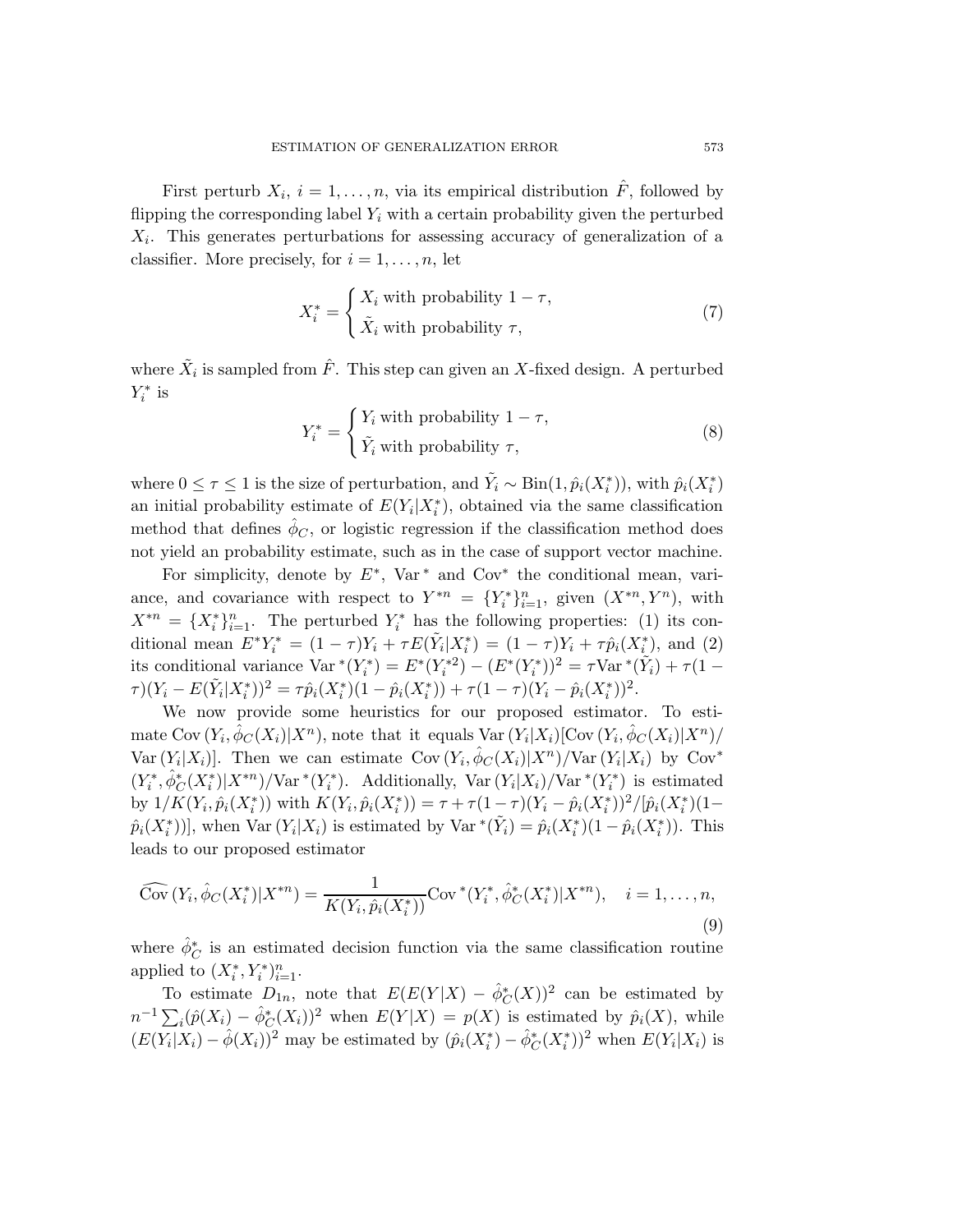<span id="page-5-0"></span>replaced by  $\hat{p}_i^*(X_i^*), i = 1, \ldots, n$ . This leads to

$$
\widehat{D}_{1n}(X^n, \widehat{\phi}_C) = E^* \left( n^{-1} \sum_{i=1}^n (\widehat{p}_i(X_i) - \widehat{\phi}_C^*(X_i))^2 - n^{-1} \sum_{i=1}^n (\widehat{p}_i^*(X_i^*) - \widehat{\phi}_C^*(X_i^*))^2 | X^{*n} \right), \tag{10}
$$

where  $\hat{\phi}_C^*$  is trained via  $(X_i^*, Y_i^*)_{i=1}^n$ , and  $\hat{p}_i^*(X_i^*)$  is an estimated  $E(Y_i^*|X_i^*)$ .

Based on [\(9\)](#page-4-0) and [\(10\)](#page-5-0), we obtain  $\widehat{CGE}(\hat{\phi}_C)$  in [\(6\)](#page-3-0). Note that the proposed estimator  $\widehat{CGE}(\hat{\phi}_C)$  is constructed based on perturbed data, and can be generally computed via Monte Carlo (MC) approximation. In some situations, however,  $\widehat{CGE}(\hat{\phi}_C)$  can be computed analytically without recourse to MC methods, permitting fast implementation, as in Fisher's linear discrimination. For problems considered in this article, we use a MC numerical approximation for implementation. First, generate D perturbed samples  $\{X_i^*\}_{i=1}^n$  according to [\(7\)](#page-4-1),  $l = 1, \ldots, D$ . Second, for each sample  $\{X_i^{*l}\}_{i=1}^n$ , generate D perturbed samples  $\{Y_i^{*lm}\}_{i=1}^n$  according to [\(8\)](#page-4-2),  $m = 1, ..., D$ . For  $l, m = 1, ..., D$ ,  $i = 1, ..., n$ , compute  $\widehat{\mathrm{Cov}}^*(Y_i^*, \hat{\phi}_C^*(X_i^*) | X^n) = (D^2 - 1)^{-1} \sum_{l,m} \hat{\phi}_C^{*lm}(X_i^{*l}) (Y_i^{*lm} - \overline{Y}_i^*)$  $\hat{i}$ , where  $\hat{\phi}_C^{*lm}$  is trained via  $\{X_i^{*l}, Y_i^{*lm}\}_{i=1}^n$ , and  $\overline{Y}_i^* = D^{-2} \sum_{l,m} Y_i^{*lm}$ . Now [\(9\)](#page-4-0) is approximated by the corresponding sample MC covariance, i.e.,

<span id="page-5-1"></span>
$$
\widehat{\text{Cov}}(Y_i, \hat{\phi}_C(X_i)|X^n) \n\approx \frac{1}{D^2 - 1} \sum_{l,m=1}^D \frac{1}{K(Y_i, \hat{p}_i(X_i^{*l}))} \hat{\phi}_C^{*lm}(X_i^{*l}) (Y_i^{*lm} - \overline{Y}_i^*); \quad i = 1, ..., n, \quad (11)
$$

<span id="page-5-2"></span>while [\(10\)](#page-5-0) is approximated as

$$
\hat{D}_{1n}(X^n, \hat{\phi}_C) \approx \frac{1}{n(D^2 - 1)} \sum_{i=1}^n \sum_{l,m=1}^D \left( (\hat{p}_i(X_i) - \hat{\phi}_C^{*lm}(X_i))^2 - (\hat{p}_i^*(X_i^{*l}) - \hat{\phi}_C^{*lm}(X_i^{*l}))^2 \right). \tag{12}
$$

The estimated CGE in [\(6\)](#page-3-0) is now MC-approximated, with approximated  $\overline{\text{Cov}}$  and  $\overline{\text{D}}_{1n}$  given in [\(11\)](#page-5-1) and [\(12\)](#page-5-2). By the Law of Large Numbers, (11) and [\(12\)](#page-5-2) converge to [\(9\)](#page-4-0) and [\(10\)](#page-5-0), respectively, and hence MC-approximated CGE converges to [\(6\)](#page-3-0), as  $D \to \infty$ . In practice, we recommend that D be at least  $n^{1/2}$ to ensure the precision of MC approximation.

#### 2.3. Sensitivity with respect to  $\tau$  and initial probabilities

Our proposed estimator of CGE in [\(6\)](#page-3-0) depends on the value of  $0 < \tau < 1$ , with  $\tau = 0.5$  recommended in implementation based on our limited numerical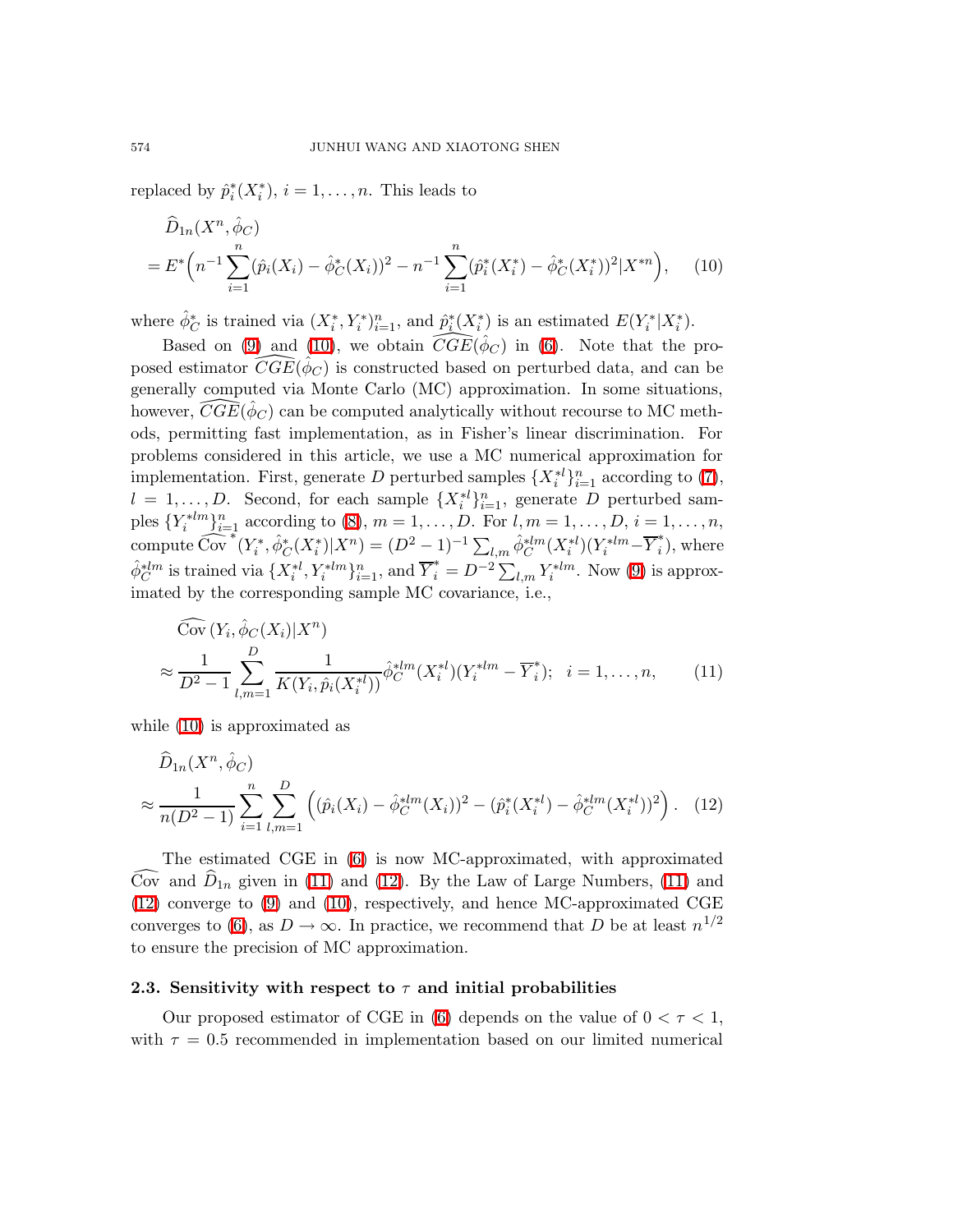experience. This dependency on  $\tau$  can be removed by a data-driven selection routine that may be computationally intensive. One proposal is to employ CV, or our proposed method once again, to seek the optimal  $\tau$  by minimizing CV or [\(6\)](#page-3-0) with respect to  $\tau \in (0,1)$ . For the problem considered in this article, we fix  $\tau = 0.5$  for simplicity and ease of computation. A sensitivity study of our proposed method with respect to  $\tau$  is summarized in Section 4.1.

The initial probability estimation for  $p_i(x_i)$  and  $p_i^*(x_i)$  may be also important for in [\(6\)](#page-3-0). The dependency of initial probability estimation may be removed at the expense of additional computational cost. Specifically, suppose that different probability estimation methods are indexed by  $\theta$ , the optimal  $\theta$  can be obtained by minimizing the estimated Kullback-Leibler (KL) loss between the true and estimated probabilities, over  $\theta$ ,

<span id="page-6-1"></span>
$$
\widehat{K}(p,\hat{p}(\theta)) = -n^{-1} \sum_{i=1}^{n} \log L(Y_i|\hat{p}_i(\theta)) + n^{-1} \sum_{i=1}^{n} \widehat{\text{Cov}}\left(\log(\hat{p}_i(\theta)) - \log(1-\hat{p}_i(\theta)), Y_i\right),\tag{13}
$$

where  $L(Y_i|\hat{p}_i(\theta))$  is the likelihood function with parameter  $\hat{p}(\theta)$ , c.f., Shen et al. (2004) for details. In this article, for simplicity, we use logistic regression to estimate the initial probabilities  $p_i(x_i)$  and  $p_i^*(x_i)$ ,  $i = 1, \ldots, n$ , which is sensible, as shown in a sensitivity study in Section 4.1.

## 2.4. Multicategory case

To treat the multicategory case, we introduce a mapping  $t : \{0, \ldots, k-1\} \rightarrow$  $\{0,1\}^k$ , which permits a treatment of the multicategory case via the result in the binary case. Precisely,  $t(j)$  is defined as  $(0, \ldots, 0)$  $\overline{y}$  $, 1, 0, \ldots, 0$  $\overbrace{k-j-1}$ ) for  $j \in \{0, ..., k -$ 

1}. With this mapping, Y and  $\hat{\phi}_C(X)$  are converted to vector representations, denoted by  $t(Y)$  and  $t(\hat{\phi}_C(X))$ . Now let  $Z = (Z^{(0)}, \ldots, Z^{(k-1)}) = t(Y)$ , and the corresponding classification rule be  $\hat{\phi}_C^t = (\hat{\phi}_C^{t(0)})$  $\overset{t(0)}{C},\ldots,\overset{\sim}{\phi}{}^{t(k-1)}_C$  $\binom{t(k-1)}{C} = t(\hat{\phi}_C)$ . By definition,  $\{\hat{\phi}_C, (X_i, Y_i)_{i=1}^n\}$  maps one-to-one onto  $\{\hat{\phi}_C^t, (X_i, Z_i)_{i=1}^n\}$ , with  $Z_i =$  $t(Y_i)$ . Therefore,  $GE(\hat{\phi}_C) = GE(\hat{\phi}_C^t) = P(Z \neq \hat{\phi}_C^t(X))$ . More importantly, under this new setting,  $GE(\hat{\phi}_C)$  can be written as a sum of the  $GE$ 's of k binary problems.

<span id="page-6-0"></span>Lemma 1. We have

$$
GE(\hat{\phi}_C) = GE(\hat{\phi}_C^t) = P(Z \neq \hat{\phi}_C^t(X)) = \frac{1}{2} \sum_{j=0}^{k-1} P(Z^{(j)} \neq \hat{\phi}_C^{t(j)}(X)). \tag{14}
$$

In addition,  $EGE(\hat{\phi}_C) = EGE(\hat{\phi}_C^t) = (1/2) \sum_{j=0}^{k-1} EGE(\hat{\phi}_C^{t(j)})$  $\mathcal{C}^{(J)}$ ).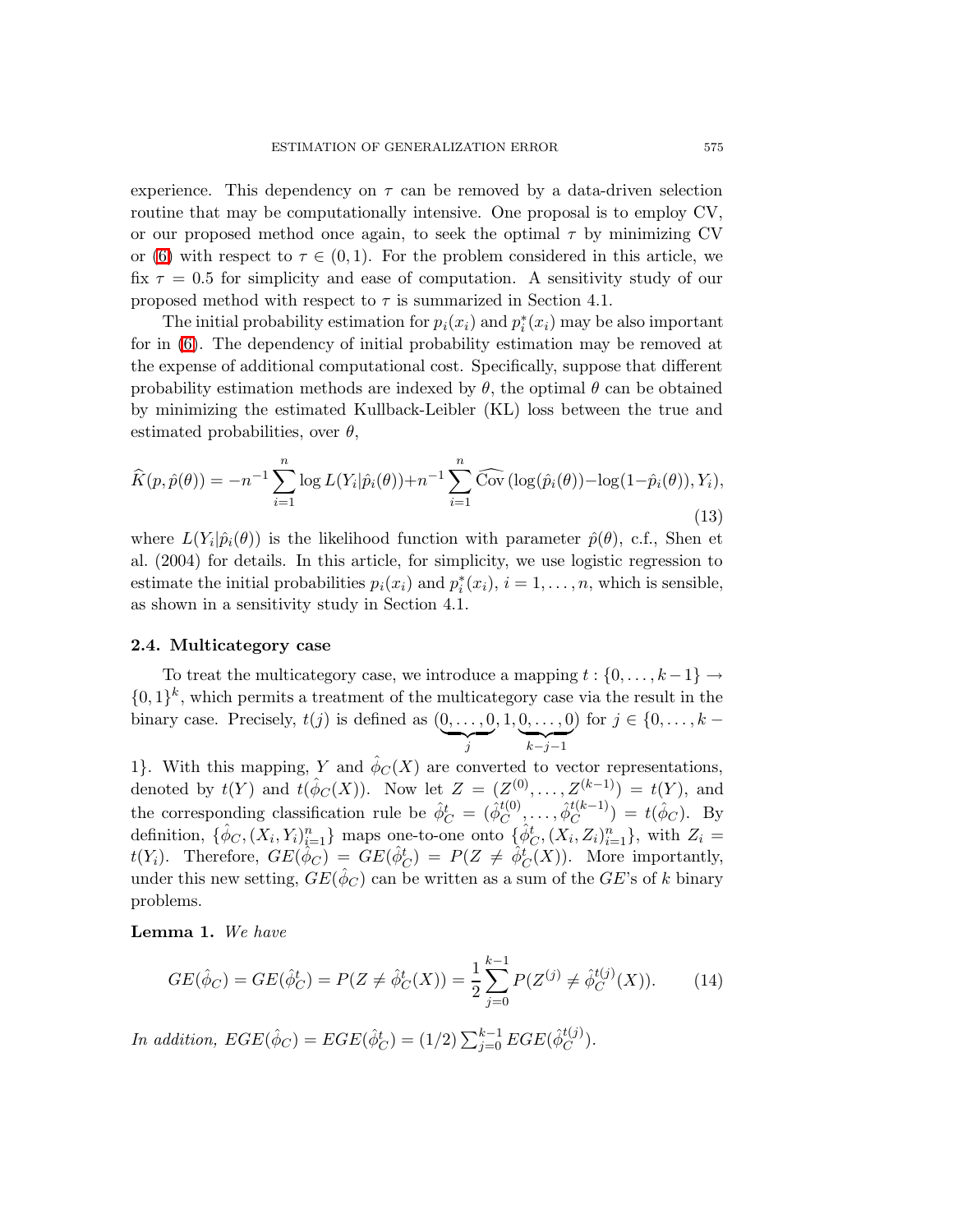Note that the  $\hat{\phi}_C^{t(j)}$  $C_{\text{C}_{\text{C}_{\text{C}}}}(X)$ 's in Lemma 1 are internally consistent, that is, if  $\hat{\phi}_{C}^{t(j_o)}$  $\mathcal{L}_C^{t(j_o)}(X) = 1$ , then  $\hat{\phi}_C^{t(j)}$  $C^{(j)}(X) = 0$  for all  $j \neq j_o$ . Therefore the decomposition in [\(14\)](#page-6-0) differs from the usual decomposition in multicategory classification with k separate components, and is applicable to classifiers with different class codings, such as one-vs-rest SVM with coding  $\{1, \ldots, k\}$ , and multicategory SVM with vector coding (Lee, Lin and Wahba (2004)).

An application of Lemma 1 and [\(6\)](#page-3-0) yields the estimated GE of  $\hat{\phi}_C$  as

$$
\widehat{GE}(\hat{\phi}_C) = EGE(\hat{\phi}_C) + \sum_{j=0}^{k-1} \Big( \frac{1}{n} \sum_{i=1}^n \widehat{Cov} \big( Z_i^{(j)}, \hat{\phi}_C^{t(j)}(X_i) | X^n \big) + \frac{1}{2} \widehat{D}_{1n}(X^n, \hat{\phi}_C^{t(j)}) + \frac{1}{2} \widehat{D}_{2n}(X^n, Z^{n(j)}) \Big),
$$

<span id="page-7-0"></span>where  $Z^{n(j)} = (Z_i^{(j)})$  $\hat{D}_{2n}(X^n, Z^{n(j)}) = E(\text{Var}(Z^{(j)}|X^n)) - n^{-1} \sum_i \text{Var}(Z^{(j)}|X^n)$  $(Z_i^{(j)}$  $\hat{X}_i^{(j)}|X_i$ , which leads to the corresponding comparative GE  $CGE(\hat{\phi}_C)$ , as well as the estimator

$$
\widehat{CGE}(\hat{\phi}_C) = EGE(\hat{\phi}_C) + \sum_{j=0}^{k-1} \Big( \frac{1}{n} \sum_{i=1}^n \widehat{\text{Cov}} \, (Z_i^{(j)}, \hat{\phi}_C^{t(j)}(X_i) | X^n) + \frac{1}{2} \widehat{D}_{1n}(X^n, \hat{\phi}_C^{t(j)}) \Big),\tag{15}
$$

where  $EGE(\hat{\phi}_C)$  is the training error.

To compute  $\widehat{\text{Cov}}$   $(Z_i^{(j)})$  $\hat{\phi}^{t(j)}_C, \hat{\phi}^{t(j)}_C$  $\hat{U}_C^{(j)}(X_i)|X^n)$  and  $\hat{D}_{1n}$  in [\(15\)](#page-7-0), we now modify the data perturbation technique in the binary case. Let  $M(p_{i0}(X_i), \ldots, p_{i,k-1}(X_i))$ denote the conditional distribution of  $Y_i$  given  $X_i$ , where  $p_{ij}(X_i) = P(Y_i = j | X_i)$ and  $\sum_j p_{ij}(X_i) = 1$ . Generate  $X_i^*, i = 1, \ldots, n$ , as

$$
X_i^* = \begin{cases} X_i \text{ with probability } 1 - \tau, \\ \tilde{X}_i \text{ with probability } \tau, \end{cases}
$$

where  $\tilde{X}_i$  is sampled from the empirical distribution of  $X^n$ . Generate  $Y_i^*$ ,  $i =$  $1, \ldots, n$ , as

$$
Y_i^* = \begin{cases} Y_i \text{ with probability } 1 - \tau, \\ \tilde{Y}_i \text{ with probability } \tau, \end{cases}
$$

where  $\tilde{Y}_i$  is sampled from  $M(\hat{p}_{i0}(X_i^*), \ldots, \hat{p}_{i,k-1}(X_i^*)),$  with  $\hat{p}_{ij}(X_i^*)$  the estimated  $P(Y_i = j | X_i^*).$ 

Let  $Z_i^* = t(Y_i^*)$  be the transformed perturbed response, and  $\hat{\phi}_C^{t*}$  be the corresponding transformed classifiers based on  $(X_i^*, Z_i^*)_{i=1}^n$ . The MC approximations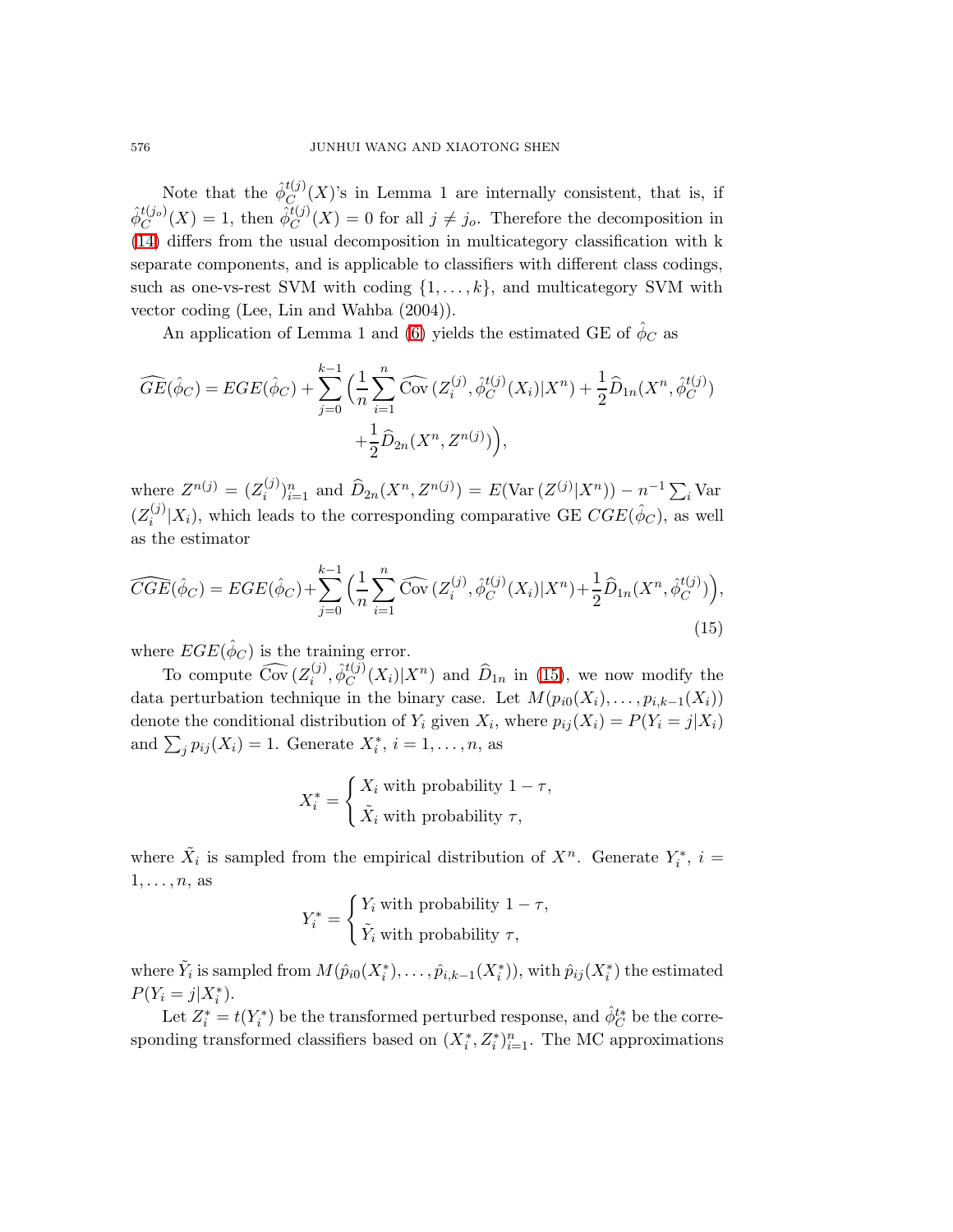of  $\widehat{\text{Cov}}$  and  $\widehat{D}_{1n}$  in [\(15\)](#page-7-0) are given as

$$
\begin{split}\n&\overrightarrow{\text{Cov}}\left(Z_i^{(j)}, \phi_C^{t(j)}(X_i)|X^n\right) \\
&\approx \frac{1}{D^2-1} \sum_{j=0}^{k-1} \sum_{l,m=1}^D \frac{1}{K(Z_i^{(j)}, \hat{p}_{ij}(X_i^{*l}))} \hat{\phi}_C^{t*lm(j)}(X_i^{*l})(Z_i^{*lm(j)} - \bar{Z}_i^{*(j)}); \ i = 1, \dots, n, \\
&\widehat{D}_{1n}(X^n, \hat{\phi}_C^{t(j)}) \\
&\approx \frac{1}{n(D^2-1)} \sum_{i=1}^n \sum_{j=0}^{k-1} \sum_{l,m=1}^D \left((\hat{p}_{ij}(X_i) - \hat{\phi}_C^{t*lm(j)}(X_i))^2 - (\hat{p}_{ij}^*(X_i^{*l}) - \hat{\phi}_C^{t*lm(j)}(X_i^{*l}))^2\right),\n\end{split}
$$

where  $\hat{p}_{ij}(X_i)$  and  $\hat{p}_{ij}^*(X_i^{*l})$  are estimates of  $P(Y_i = j | X_i)$  and  $P(Y_i^* = j | X_i^{*l})$ , respectively. Substituting these two approximations into [\(15\)](#page-7-0), we obtain the proposed MC approximated CGE in the multicategory case.

## 3. Theory

In this section, we develop a theory concerning the proposed data perturbation technique. Particularly, we show that  $\hat{C}$  minimizing [\(15\)](#page-7-0) recovers the ideal performance that knowledge of the true  $P(x, y)$  would have brought. That is to say our proposed technique yields the optimal tuning parameter  $\hat{C}$ , and hence the optimal classification rule  $\hat{\phi}_{\hat{C}}$  against any other classifier in terms of generalization. To establish the theory, the following technical assumptions are made.

- (C.1): (Integrability) For some  $\delta > 0$ ,  $E \sup_{\tau \in (0,\delta)} |\hat{\lambda}(X^n, \hat{\phi}_C)| < +\infty$ .
- (C.2): (Loss and risk)  $\lim_{n\to\infty} \sup_C |GE(\hat{\phi}_C)/E(GE(\hat{\phi}_C)) 1| = 0$  in probability.
- (C.3): (Consistency of initial estimates) For almost all X,  $\hat{p}_{ij}(X) \to p_{ij}(X)$ , as  $n \to \infty$ ;  $i = 1, \ldots, n, j = 1, \ldots, k$ .
- (C.4): (Positive generalization error) Assume that  $\inf_C E(GE(\hat{\phi}_C)) > 0$ .

Assumption (C.1) which ensures that expectations and limits can be exchanged. Assumption (C.2) specifies the relationship between loss and risk, analogous to  $(2.4)$  of Li  $(1987)$ . Assumption  $(C.3)$  requires that the initial probability estimates of perturbation be sufficiently good. As a consequence, the perturbed data approximately follows the same distribution as the original training data. Assumption (C.4) secures the validity of the comparison ratios in [\(16\)](#page-8-0) and [\(17\)](#page-9-0).

**Theorem 2.** For k-class classification with  $Y \in \{0, \ldots, k-1\}$  and  $k > 1$ , let  $\hat{C}$ be the minimizer of [\(15\)](#page-7-0) with respect to C. Under  $(C.1)$  and  $(C.3)$ ,

<span id="page-8-0"></span>
$$
\lim_{n \to \infty} \left( \lim_{\tau \to 0^+} E(GE(\hat{\phi}_{\hat{C}})) / \inf_C E(GE(\hat{\phi}_C)) \right) = 1.
$$
 (16)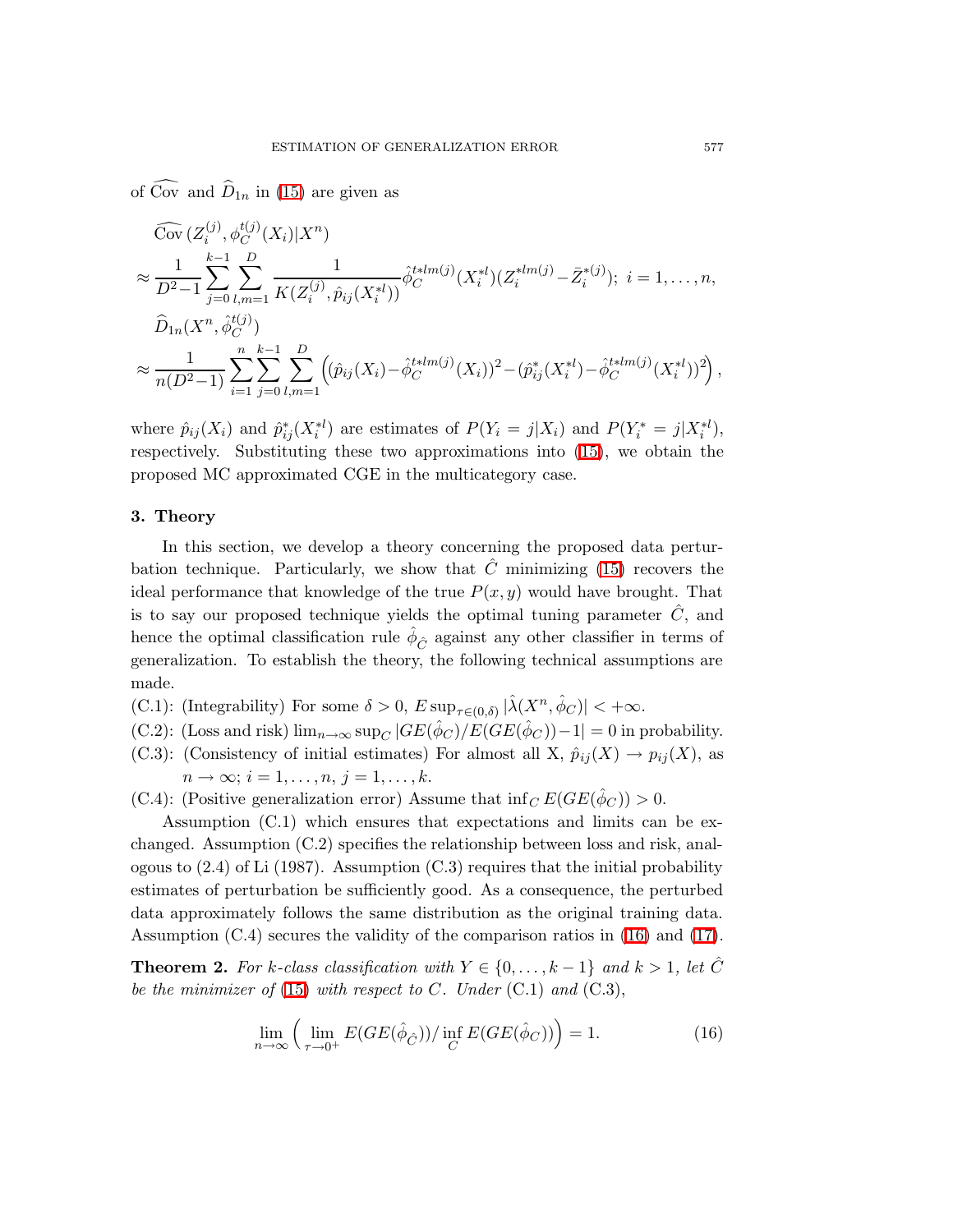If additionally,  $(C.2)$  holds, then

<span id="page-9-0"></span>
$$
\lim_{n \to \infty} \left( \lim_{\tau \to 0^+} GE(\hat{\phi}_{\hat{C}}) / \inf_{C} GE(\hat{\phi}_{C}) \right) = 1.
$$
 (17)

There is an interesting connection between Theorem 2 and the Rao-Blackwell decomposition of Efron (2004) for fixed designs. Similarly, our estimated covariance  $\widehat{\text{Cov}}(Y_i, \hat{\phi}_C(X_i)|X^n)$  in (6) has the same Rao-Blackwell decomposition, which means that it has smaller variance while retaining the same bias. This means that  $\widehat{CGE}(\hat{\phi}_C)$  may yield substantially higher accuracy in estimating GE in the finite sample situation, while retaining asymptotic optimality for both fixed and random inputs.

### 4. Numerical Examples

The choice of  $C$  is crucial to many classifiers, such as penalized logistic regression, a support vector machine (SVM, Cortes and Vapnik (1995)), and  $\psi$ -learning (Shen et al. (2003)). Optimal estimation of C may be necessary to minimize GE with respect to  $C$ . This section examines some examples, including simulations and data, to illustrate accuracy of our proposed method with respect to tuning and combining. The optimal  $\hat{C}$  is obtained by minimizing [\(15\)](#page-7-0), where the regularization solution path of SVM (Hastie et al. (2004)) is used to reduce computational cost. Experiments are performed in R 2.0.0.

## 4.1. Selection of tuning parameters

We investigate the effectiveness of our proposed method, denoted as GDF, and compare it against cross-validation (CV) in the selection of tuning parameters. Here the crystal ball estimate(CB, Breiman (1996)) is used as a baseline for comparison, estimating GE on a left-out testing sample. The performance of a given method is measured by the testing error, averaged over 100 simulation replications. The amount of improvement of GDF over CV is defined as

$$
\frac{(T(CV) - T(CB)) - (T(GDF) - T(CB))}{T(CV) - T(CB)},
$$

where  $T(\cdot)$  is the testing error for a given method, and  $T(\cdot) - T(CB) \geq 0$  for all methods.

Simulations are conducted for classifiers of three types: linear SVM, nonlinear SVM with Gaussian kernel, and penalized logistic regression. The SVM in the binary case can be obtained from

<span id="page-9-1"></span>
$$
\min_{f} \ C \sum_{i=1}^{n} L(y_i, f(x_i)) + \frac{1}{2} J(f), \tag{18}
$$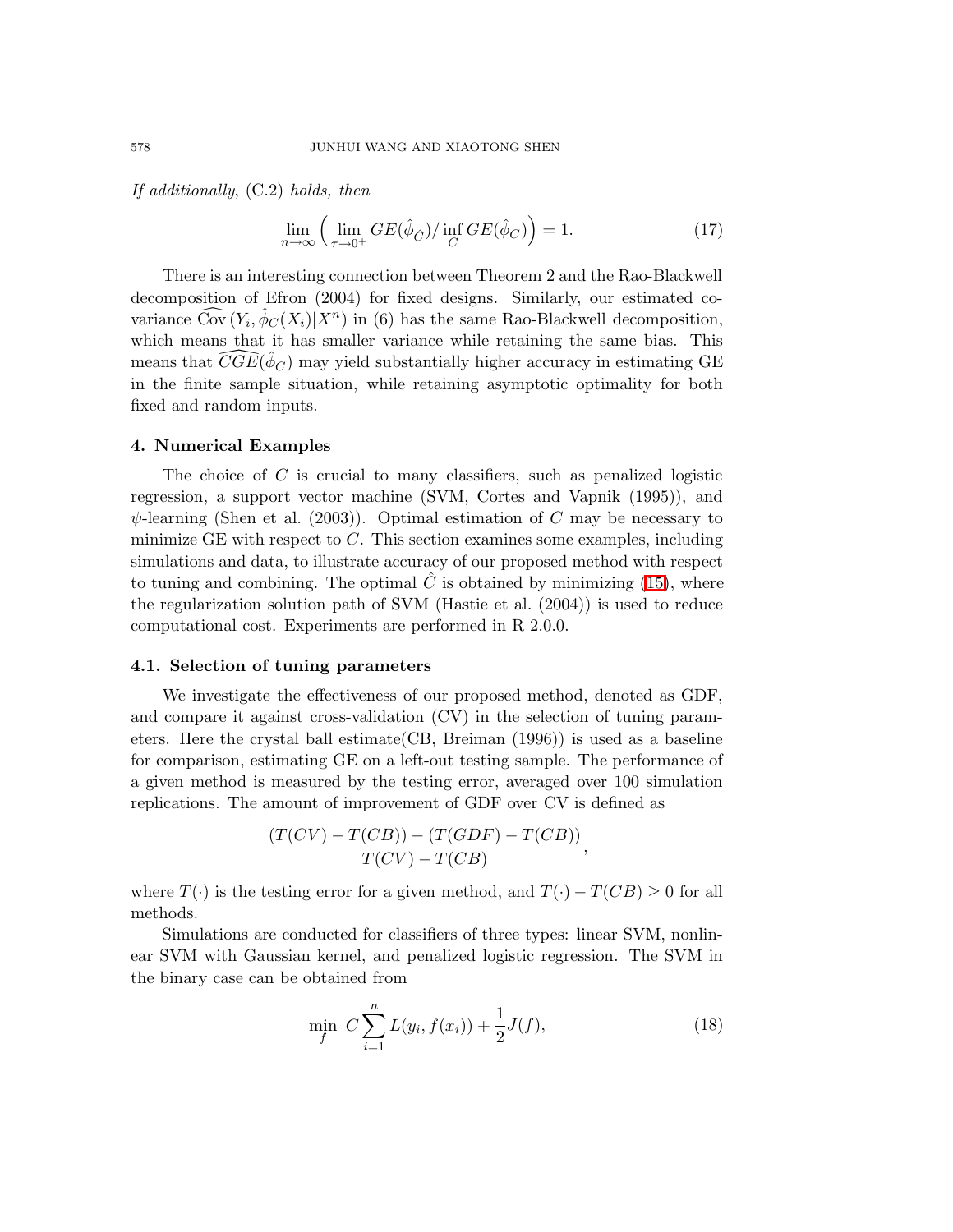where  $L(y_i, f(x_i)) = (1 - y_i f(x_i))_+$  is the so-called hinge loss, and  $J(f) = ||f||_K^2$ with  $K(\cdot, \cdot)$  a kernel. In our context,  $K(x, y)$  is  $\langle x, y \rangle$  in the linear case, or  $K(x, y)$ is  $\exp(-\sigma^{-2}||x-y||^2)$ . For simplicity,  $\sigma^2$  is set to be the dimension of the input matrix  $X^n$ , a default value in the "svm" routine of R. This is because C plays a similar role as  $\sigma^2$ , and it is easier to optimize with respect to C if  $\sigma^2$  is estimated. Similarly, penalized logistic regression can be obtained from [\(18\)](#page-9-1), with hinge loss  $(1 - y_i f(x_i))_+$  replaced by  $\log(1 + e^{-y_i f(x_i)})$  and  $K(x, y)$  by  $\langle x, y \rangle$ .

Two simulation are considered, together with four benchmark examples from the UCI repository (Blake and Merz (1998)): Wisconsin Breast Cancer (WBC), Diabetes, Iris and Wine. In each example, the optimal  $C$  is obtained by minimizing CB, GDF and 10-fold CV with respect to a discretized grid of  $C \in [10^{-3}, 10^3]$ , via a grid search.

**Example 1.** Data  $\{(X_{i1}, X_{i2}, Y_i), i = 1, \ldots, 1,000\}$  are generated as follows. First,  $\{X_{i1}, X_{i2}\}, i = 1, \ldots, 1,000$ , are sampled according to the uniform distribution over a unit disk  $\{(X_1, X_2) : X_1^2 + X_2^2 \le 1\}$ . Second,  $Y_i = 1$  if  $X_{i1} \ge 0$ and  $-1$  otherwise,  $i = 1, ..., n$ . Third, a random choice of 10% of the sample have their labels flipped to generate the nonseparable situation. A random 100 instances are selected for training, the remaining 900 instances are for testing.

**Example 2.** Data  $\{(X_{i1},...,X_{i10},Y_i), i = 1,...,1,000\}$  are generated as follows. First,  $X_{ij}$ ,  $i = 1, \ldots, 1,000$ ,  $j = 1, \ldots, 10$ , are generated from the standard normal distribution. Second labels are assigned to each observation as  $Y_i = \text{Sign}(\log((X_{i1} + \dots + X_{i5})^2) + \sin(X_{i6} + \dots + X_{i10}))$ . A random selection of 100 instances are for training, the remaining 900 instances are for testing.

Benchmarks. Four benchmark examples, WBC, Diabetes, Iris and Wine, are examined. The first two are binary, while the last two use three categories All data examples are randomly divided into halves, for training and testing. Description of these data examples is given in Table 1.

| Data        | training | testing |            | #          |
|-------------|----------|---------|------------|------------|
|             | size     | size    | covariates | categories |
| Example1    | 100      | 900     | 2          | 2          |
| Example2    | 100      | 900     | 10         | 2          |
| WBC         | 341      | 341     | 9          | 2          |
| Diabetes    | 384      | 384     | 8          | 2          |
| <b>Iris</b> | 75       | 75      |            | 3          |
| Wine        | 89       | 89      | 13         | 3          |

Table 1. Description of all data examples in our simulations.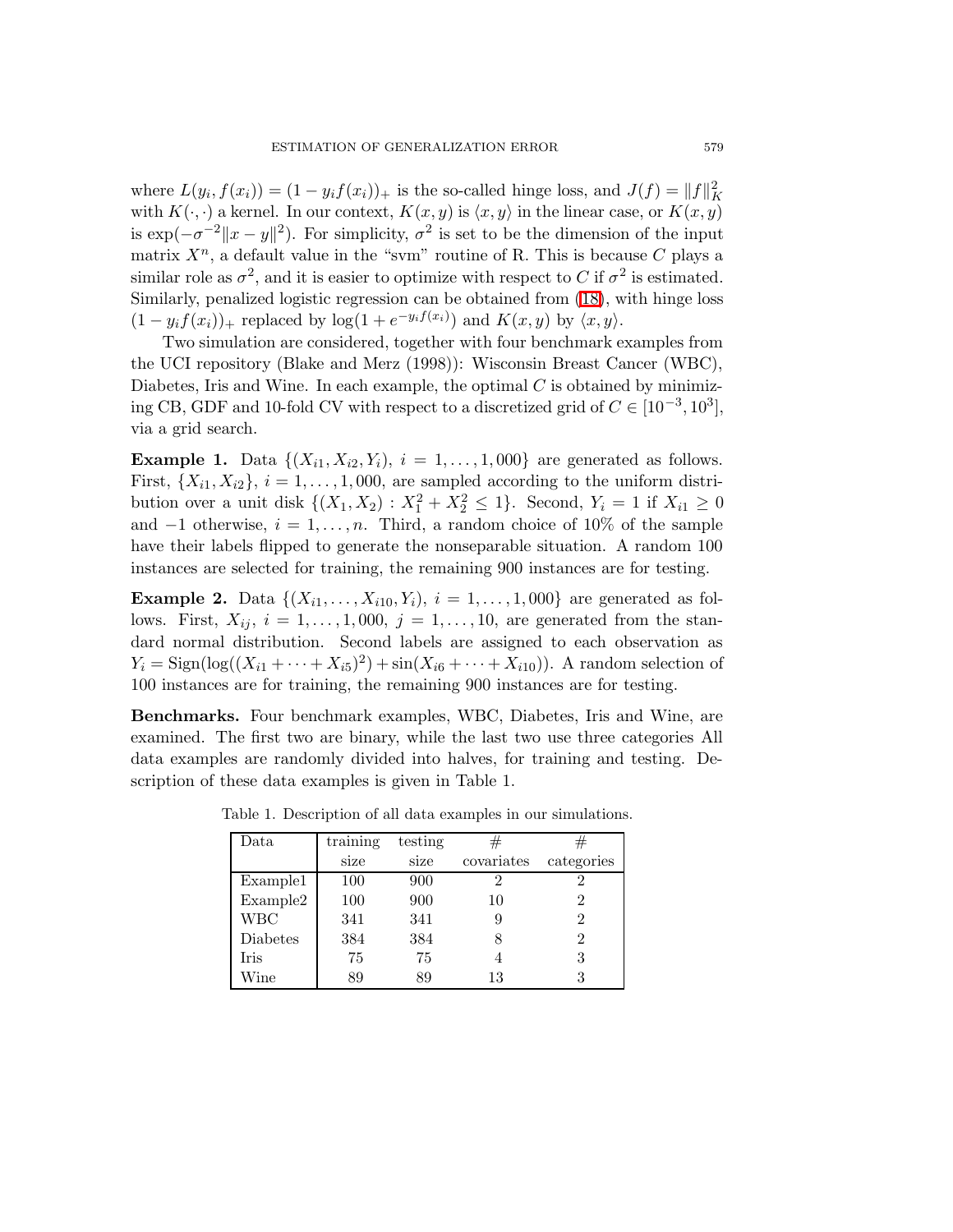Under the same setting, CB, GDF and CV are compared with respect to the three types of classifiers. Their performances, averaged over 100 simulations replications, are reported in Table 2.

Table 2. Averaged testing errors as well as the estimated standard errors (in parenthesis) with respect to  $\hat{C}$  via three selection methods over 100 simulation replications. Here SVM G, SVM L and PLR represent Gaussian kernel SVM, linear SVM, and penalized logistic regression, respectively.

| Dataset    | Classifier        | CB            | <b>GDF</b>    | <b>CV</b>     | $\overline{\%}$ Improv |
|------------|-------------------|---------------|---------------|---------------|------------------------|
| Example1   | SVM <sub>-G</sub> | 0.143(0.0020) | 0.158(0.0024) | 0.163(0.0023) | 25.0%                  |
|            | <b>SVM_L</b>      | 0.140(0.0028) | 0.149(0.0033) | 0.153(0.0026) | 30.8%                  |
|            | PLR               | 0.148(0.0026) | 0.152(0.0024) | 0.153(0.0026) | 20.0%                  |
| Example2   | SVM <sub>G</sub>  | 0.320(0.0012) | 0.336(0.0018) | 0.341(0.0016) | 23.8%                  |
|            | <b>SVM_L</b>      | 0.337(0.0005) | 0.342(0.0029) | 0.354(0.0040) | 70.6%                  |
|            | <b>PLR</b>        | 0.337(0.0005) | 0.344(0.0027) | 0.354(0.0034) | 58.8%                  |
| <b>WBC</b> | SVM_G             | 0.029(0.0006) | 0.033(0.0007) | 0.037(0.0008) | 50.0%                  |
|            | SVM_L             | 0.026(0.0006) | 0.033(0.0009) | 0.034(0.0008) | 12.5%                  |
|            | <b>PLR</b>        | 0.027(0.0006) | 0.033(0.0007) | 0.035(0.0007) | 25.0%                  |
| Diabetes   | SVM <sub>-G</sub> | 0.233(0.0016) | 0.244(0.0016) | 0.245(0.0019) | 8.3%                   |
|            | SVM_L             | 0.223(0.0015) | 0.231(0.0016) | 0.232(0.0016) | 11.1%                  |
|            | PLR               | 0.223(0.0016) | 0.231(0.0017) | 0.232(0.0017) | 11.1%                  |
| Iris       | SVM_G             | 0.033(0.0018) | 0.047(0.0024) | 0.052(0.0025) | 26.3%                  |
|            | <b>SVM_L</b>      | 0.021(0.0015) | 0.042(0.0025) | 0.045(0.0026) | 12.5%                  |
| Wine       | SVM <sub>G</sub>  | 0.016(0.0013) | 0.023(0.0015) | 0.027(0.0017) | 36.4%                  |
|            | <b>SVM_L</b>      | 0.013(0.0012) | 0.029(0.0017) | 0.031(0.0017) | 11.1%                  |

Table 3. Sensitivity study. Averaged testing errors as well as the estimated standard errors (in parenthesis) of GDF as a function of perturbation size  $\tau$ , based on 100 simulation replications.

| Dataset  | Classifier       | $\tau = 0.1$ | $\tau = 0.3$ | $\tau = 0.5$ | $\tau = 0.7$ | $\tau = 0.9$ |
|----------|------------------|--------------|--------------|--------------|--------------|--------------|
| Example1 | SVM <sub>G</sub> | 0.161        | 0.160        | 0.158        | 0.162        | 0.164        |
|          |                  | (0.0024)     | (0.0025)     | (0.0024)     | (0.0026)     | (0.0031)     |
|          | <b>SVM_L</b>     | 0.150        | 0.150        | 0.149        | 0.149        | 0.149        |
|          |                  | (0.0021)     | (0.0032)     | (0.0033)     | (0.0031)     | (0.0035)     |
|          | <b>PLR</b>       | 0.151        | 0.150        | 0.152        | 0.153        | 0.153        |
|          |                  | (0.0025)     | (0.0025)     | (0.0024)     | (0.0026)     | (0.0029)     |
| Example2 | SVM_G            | 0.335        | 0.336        | 0.336        | 0.336        | 0.334        |
|          |                  | (0.0018)     | (0.0017)     | (0.0018)     | (0.0020)     | (0.0027)     |
|          | <b>SVM_L</b>     | 0.340        | 0.341        | 0.342        | 0.343        | 0.342        |
|          |                  | (0.0028)     | (0.0029)     | (0.0029)     | (0.0029)     | (0.0031)     |
|          | <b>PLR</b>       | 0.344        | 0.344        | 0.344        | 0.345        | 0.345        |
|          |                  | (0.0026)     | (0.0027)     | (0.0027)     | (0.0029)     | (0.0029)     |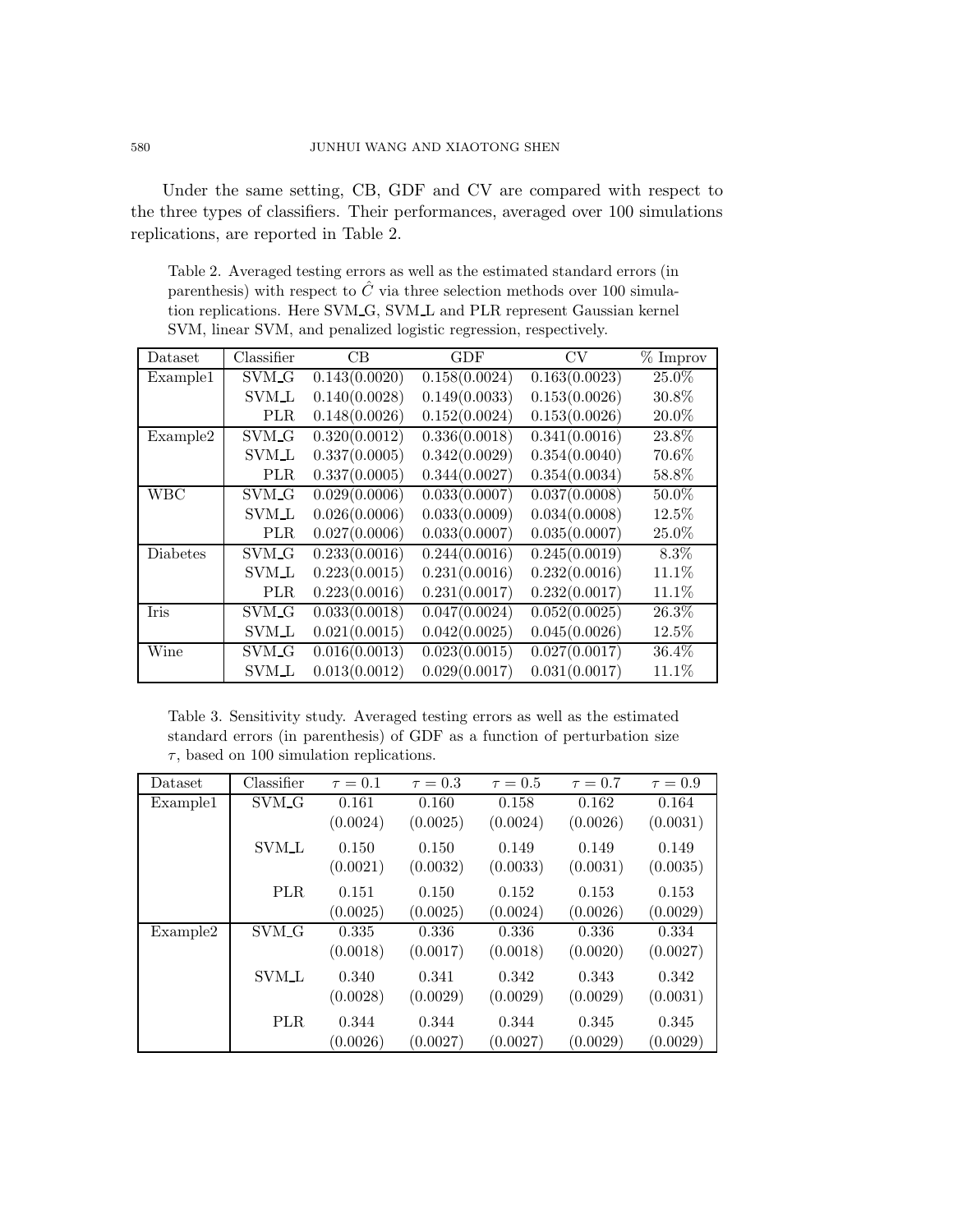| Dataset  | Classifier        | $w/$ adp.     | $w/\text{o}$ adp. |
|----------|-------------------|---------------|-------------------|
| Example1 | SVM <sub>G</sub>  | 0.158(0.0023) | 0.158(0.0024)     |
|          | <b>SVM_L</b>      | 0.148(0.0028) | 0.149(0.0033)     |
| Example2 | SVM <sub>-G</sub> | 0.335(0.0011) | 0.336(.0018)      |
|          | <b>SVM_L</b>      | 0.343(0.0026) | 0.342(0.0029)     |

Table 4. Sensitivity study. Averaged testing errors as well as the estimated standard errors(in parenthesis) of GDF with and without adaptive estimated initial probabilities, based on 30 simulation replications.

From Table 2, we note that GDF outperforms CV in all examples, with improvement ranging from 8.3% to 50.0%. The amount of improvement, however, depends on the examples and the type of classifiers. Furthermore, the choice of C appears to be more critical to nonlinear classifiers.

We now investigate the sensitivity of the performance of GDF to the perturbation size  $\tau$  and initial probability estimation, respectively, via a small simulation study. The simulation study is conducted in Examples 1 and 2, with  $\tau = 0.1, 0.3, 0.5, 0.7, 0.9$ , and initial probability estimation. As indicated in Table 3, the performance of GDF hardly varies as a function of  $\tau$ , and  $\tau = 0.5$  seems to be a good empirical choice in all situations. Similarly, Table 4 suggests that the performance of GDF with initial probabilities estimated by the logistic regression is close to that of GDF when they are estimated by adaptively minimizing [\(13\)](#page-6-1) with respect to different levels of penalization in penalized logistic regression.

Finally, we examine the accuracy of GDF and CV in estimating GE on a randomly chosen training sample in Example 1. As illustrated in Figure 1, GDF is closer to CB, and has lower variability compared to CV, although both GDF and CV capture the trend of GE. Note that CB converges to the true GE when the size of testing sample tends to infinity. Consequently, GDF yields a minimizer that is closer to that of GE, whereas the minimizer estimated by CV is skewed to the right of the true one.

#### 4.2. Combining SVM's

We now apply the proposed methodology to combine SVM classifiers with different types of kernel to yield better performance than each individual classifier. The idea outlined here may be useful for combining classifiers of any types.

Now consider, two SVM classifiers: linear SVM  $Sign(f_1)$  and Gaussian kernel SVM Sign( $\hat{f}_2$ ), where  $\hat{f}_1(X) = \langle \hat{w}_1, X \rangle + b_1$  takes a linear form, while  $\hat{f}_2(X) =$  $\langle \hat{w}_2, X \rangle_K + b_2$  is defined by the Gaussian kernel  $K(x, z)$  as in Section 4.1. Our goal is to seek the optimal weight  $0 \le a \le 1$  such that the combined decision function  $\hat{f}_a = a\hat{f}_1 + (1 - a)\hat{f}_2$ , equivalently,  $\hat{f}_C = a^{-1}\hat{f}_a = \hat{f}_1 + C\hat{f}_2$ , with  $C = [(1 - a)/a] \in [0, \infty]$ , yields a classifier  $\hat{\phi}_C = \text{Sign}(\hat{f}_C)$  that can outperform both  $Sign(f_i); i = 1, 2$ .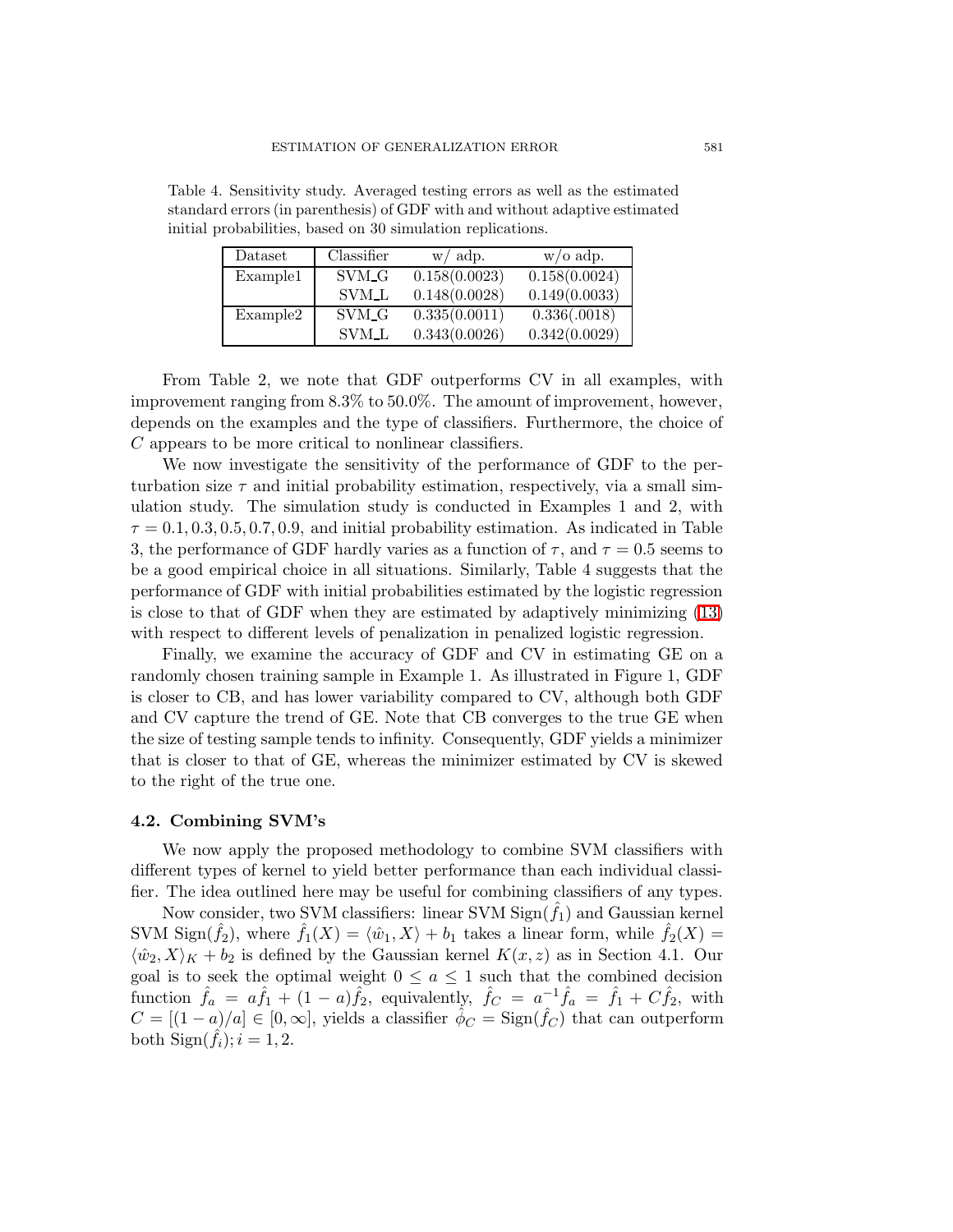

Figure 1. Plot of the estimated GE, by GDF and CV, as a function of tuning parameter  $C$  in Example 1. The solid line represents optimal approximate of true GE via CB, the dash line represents the estimated GE by GDF, and the dotted line represents the estimated GE by CV.

The estimated CGE for the combined classifier is given in [\(6\)](#page-3-0). Minimization of [\(6\)](#page-3-0) with respect to C yields  $\ddot{C}$ , which is obtained via the same grid search as described in Section 4.1. Our final combined classifier is  $\text{Sign}(\hat{f}_1 + \hat{C}\hat{f}_2)$ , with  $\hat{C}$ is the minimizer of [\(6\)](#page-3-0).

To examine effectiveness of the proposed combining strategy, we perform a simulation study in the first four binary data examples. First, linear SVM and Gaussian kernel SVM are trained with the optimal tuning parameters, obtained via minimizing  $(6)$ . Second, C is estimated respectively via GDF and CB. The testing errors averaged over 100 simulation replications are used to evaluate the performance, which are summarized in Table 5.

Evidently, the testing error of the combined classifier via GDF is closer to that via CB, and smaller than that via any individual SVM classifier in Example 1 and the WBC example, whereas it approximates the best individual testing error in Example 2 and the diabetes example. This empirical result shows that our proposed technique achieves the goal of combining two classifiers to outperform their component classifiers, or at least to do no worse than the best individual one.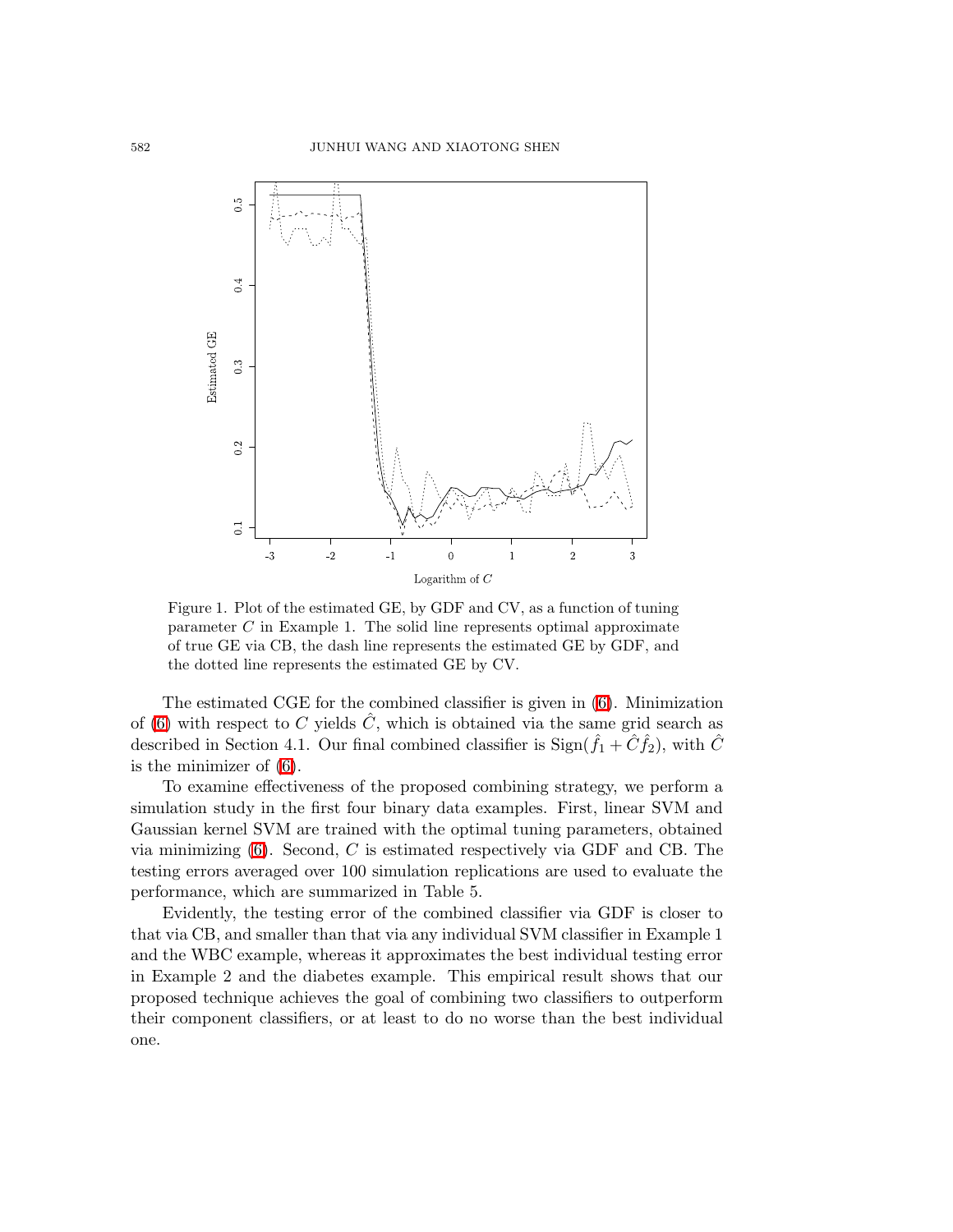Table 5. Average testing errors as well as the estimated standard errors (in parenthesis). Here the combined classifier combines two SVM with the optimal weights, estimated by GDF and CB respectively, where each individual SVM is trained with the optimal tuning parameter.

|            |               |                    | Combined      | Combined      |
|------------|---------------|--------------------|---------------|---------------|
| Dataset    | SVM G         | SVM <sub>L</sub> L | via GDF       | via CB        |
| Example1   | 0.160(0.0026) | 0.153(0.0030)      | 0.148(0.0028) | 0.141(0.0025) |
| Example2   | 0.336(0.0019) | 0.345(0.0019)      | 0.336(0.0023) | 0.334(0.0010) |
| <b>WBC</b> | 0.033(0.0006) | 0.033(0.0008)      | 0.032(0.0007) | 0.029(0.0006) |
| Diabetes   | 0.242(0.0019) | 0.231(0.0016)      | 0.232(0.0016) | 0.224(0.0014) |

# 5. Summary and Discussions

This article studied a number of issues in estimating GE as well as its applications in tuning and combining. In contrast to most statistical methodologies, assuming X-fixed designs and conditioning on  $X$ , we introduced a new framework of estimation of GE and a technique of data perturbation, applicable to both X-fixed and X-random designs. This framework permits more accurate and efficient evaluation of any classifiers, binary or multicategory, margin-based or likelihood-based.

An application of our framework to 1-norm SVM (Bradley and Mangasarian (2000)) is also straightforward, which permits feature selection and classification simultaneously.

# Acknowledgement

This research is supported by NSF grant IIS-0328802. We thank the reviewers for helpful comments and suggestions.

## Appendix

**Proof of Theorem 1.** Note that  $E(GE(\hat{\phi}_C) - (EGE(\hat{\phi}_C) + \lambda(X^n, \hat{\phi}_C)))^2$  =  $E((GE(\hat{\phi}_C)-EGE(\hat{\phi}_C))-\lambda(X^n,\hat{\phi}_C))^2$ . Minimizing this with respect to  $\lambda$  yields  $\lambda(X^n, \hat{\phi}_C) = E(GE(\hat{\phi}_C)|X^n) - E(EGE(\hat{\phi}_C)|X^n)$ , which can be simplified to

$$
E(E(Y - \hat{\phi}_C(X))^2 | X^n) - E(n^{-1} \sum_{i=1}^n (Y_i - \hat{\phi}_C(X_i))^2 | X^n)
$$
  
= 
$$
E(E(Y - E(Y|X))^2 | X^n) + E(E(E(Y|X) - \hat{\phi}_C(X))^2 | X^n)
$$
  

$$
-E(n^{-1} \sum_{i=1}^n (Y_i - E(Y_i|X_i))^2 | X^n) - E(n^{-1} \sum_{i=1}^n (E(Y_i|X_i) - \hat{\phi}_C(X_i))^2 | X^n)
$$
  

$$
-E(2n^{-1} \sum_{i=1}^n (Y_i - E(Y_i|X_i)) (E(Y_i|X_i) - \hat{\phi}_C(X_i)) | X^n),
$$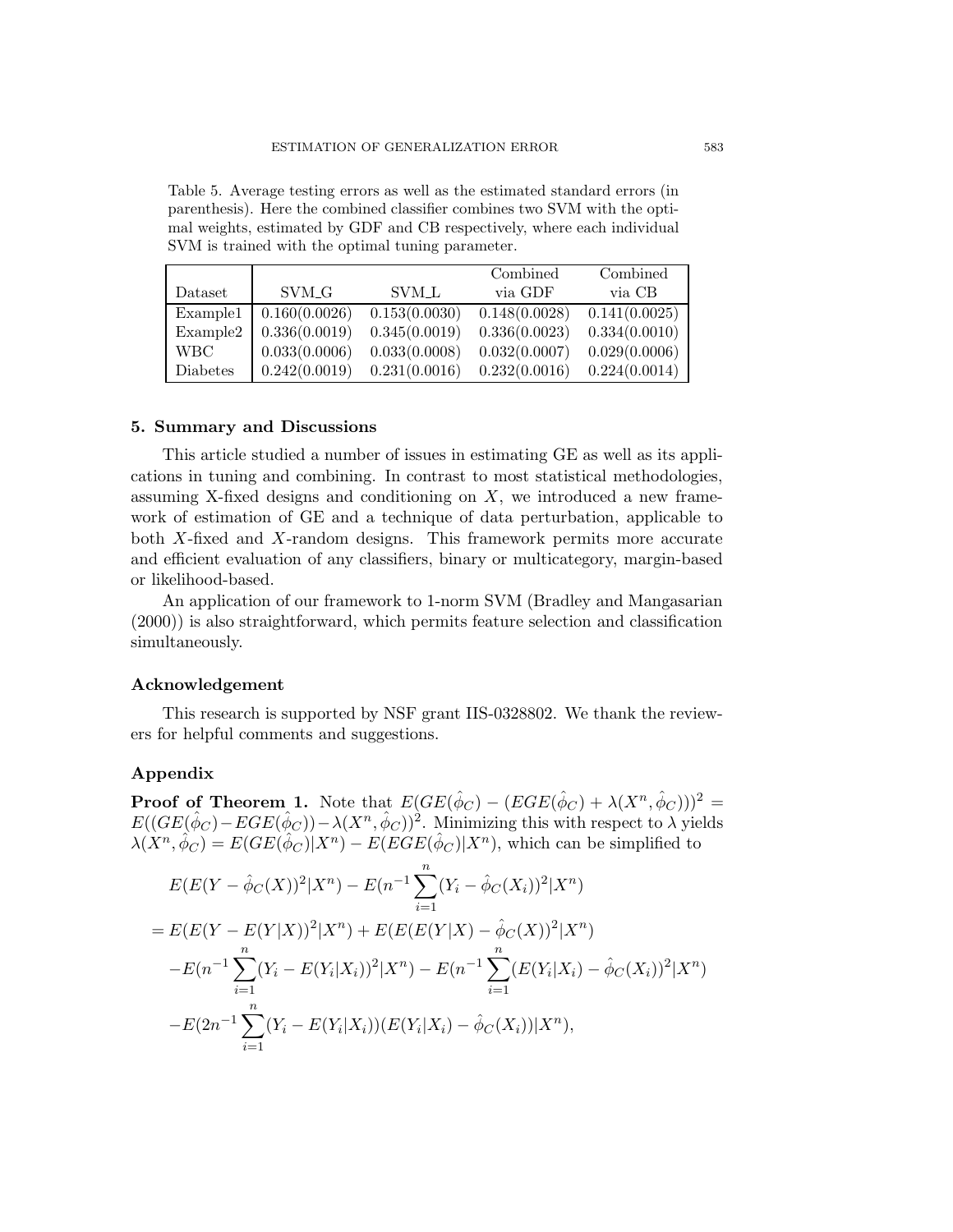which yields the desired result in Theorem 1.

Proof of Lemma 1. It suffices to prove the last equation. It is easy to see that  $\{Z \neq \hat{\phi}_C^t(X)\} = \bigcup_{j=0}^{k-1} \{Z^{(j)} \neq \hat{\phi}_{C_j}^t(X)\}.$  Let  $A_j = \{Z^{(j)} \neq \hat{\phi}_{C_j}^t(X)\}.$  By the generating scheme of Z and  $\hat{\phi}^t_C$ , the intersection of any three or more  $A_j$ 's is empty. Therefore, we have

$$
P\{Z \neq \hat{\phi}_C^t(X)\} = P\Big(\bigcup_{j=0}^{k-1} \{Z^{(j)} \neq \hat{\phi}_{Cj}^t(X)\}\Big) = P\Big(\bigcup_{j=0}^{k-1} A_j\Big)
$$
  
= 
$$
\sum_{j=0}^{k-1} P(A_j) - \sum_{i \neq j} P(A_i \cap A_j)
$$
  
= 
$$
\sum_{j=0}^{k-1} P(A_j) - \frac{1}{2} \sum_{j=0}^{k-1} P(A_j) \sum_{i \neq j} P(A_i | A_j).
$$

Note that  $\{A_i|i=0,\ldots,k-1; i \neq j\}$  are exhaustive and mutually exclusive, given  $A_j$ . Thus,  $\sum_{i \neq j} P(A_i | A_j) = P(\bigcup_{i \neq j} A_i | A_j) = 1$ ;  $0 \leq j \leq k - 1$ , and the result follows.

**Lemma 2.** Let  $V(Y_i, p_i(X_i))$  be  $p_i(X_i)$  when  $Y_i = 0$ , and 0 when  $Y_i = 1$ . Then  $E(V(Y_i, p_i(X_i))|X^n) = \text{Var}(Y_i|X_i)$  and  $\text{Cov}(Y_i, \hat{\phi}_C(X_i)|X^n) = E(V(Y_i, p_i(X_i)))$ ∂  $\frac{\partial}{\partial Y_i} \hat{\phi}_C(X_i) | X^n) = \text{Var}(Y_i | X_i) \frac{\partial}{\partial Y_i}$  $\left.\frac{\partial}{\partial Y_i}\hat{\phi}_C(X_i)\right|_{Y_i=0}$ , where

$$
\frac{\partial}{\partial Y_i} \hat{\phi}_C(X_i) = \begin{cases} \left. \hat{\phi}_C(X_i) \right|_{Y_i=1} - \left. \hat{\phi}_C(X_i) \right|_{Y_i=0}, & \text{if } Y_i = 0, \\ 0, & \text{otherwise.} \end{cases}
$$

<span id="page-15-0"></span>Assume that  $\hat{p}_i(X_i) \to p_i(X_i)$  as  $n \to \infty$ , a.s. Then  $\hat{p}_i(X_i^*) \to p_i(X_i)$  as  $n \to \infty$ ,  $\tau \rightarrow 0^+$ . Furthermore,

$$
\lim_{n \to \infty} \lim_{\tau \to 0^+} E\Big( \Big( \frac{1}{K(Y_i, \hat{p}_i(X_i^*))} - \frac{V(Y_i, p_i(X_i))}{\text{Var}^*(Y_i^*)} \Big) \text{Cov}^*(Y_i^*, \hat{\phi}_C^*(X_i^*) | X^{*n}) \Big) = 0. \tag{19}
$$

**Proof of Lemma 2.** We only prove [\(19\)](#page-15-0). The proof for other parts is straightforward, and is omitted. By the definition of  $V(Y_i, p_i)$  and (C.1), the left hand side of [\(19\)](#page-15-0) becomes, after exchanging limit with expectation,

$$
\lim_{n \to \infty} \lim_{\tau \to 0^+} E\Big( \Big( \frac{\text{Var}^*(Y_i^*)}{K(Y_i, \hat{p}_i(X_i^*))} - V(Y_i, p_i(X_i)) \Big) \frac{\text{Cov}^*(Y_i^*, \hat{\phi}_C^*(X_i^*) | X^{*n})}{\text{Var}^*(Y_i^*)} \Big)
$$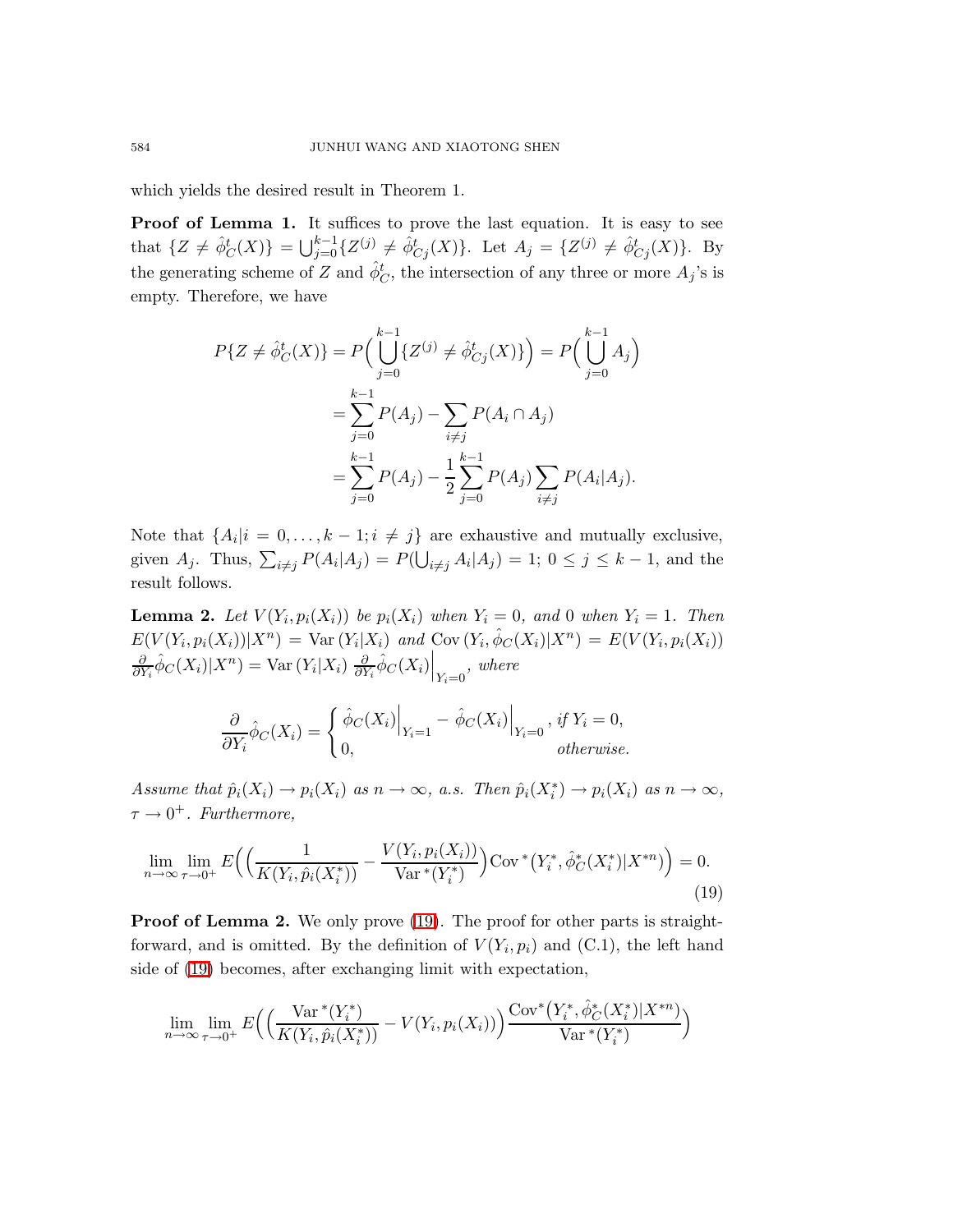$$
= \lim_{n \to \infty} \lim_{\tau \to 0^{+}} E\Big(\Big(\frac{\text{Var}^{*}(Y_{i}^{*})}{K(Y_{i}, \hat{p}_{i}(X_{i}^{*}))} - V(Y_{i}, p_{i}(X_{i}))\Big) \frac{\partial}{\partial Y_{i}^{*}} \hat{\phi}_{C}^{*}(X_{i}^{*})\Big|_{Y_{i}^{*}=0}\Big)
$$
  
\n
$$
= \lim_{n \to \infty} \lim_{\tau \to 0^{+}} E\Big(E\Big(\frac{\text{Var}^{*}(Y_{i}^{*})}{K(Y_{i}, \hat{p}_{i}(X_{i}^{*}))} - V(Y_{i}, p_{i}(X_{i}))\Big|(X^{n}, X^{*n})\Big)
$$
  
\n
$$
\frac{\partial}{\partial Y_{i}^{*}} \hat{\phi}_{C}^{*}(X_{i}^{*})\Big|_{Y_{i}^{*}=0}\Big)
$$
  
\n
$$
= \lim_{n \to \infty} \lim_{\tau \to 0^{+}} E\Big(\Big(E\Big(\frac{\text{Var}^{*}(Y_{i}^{*})}{K(Y_{i}, \hat{p}_{i}(X_{i}^{*}))}\Big|(X^{n}, X^{*n})\Big) - p_{i}(X_{i})(1 - p_{i}(X_{i}))\Big)
$$
  
\n
$$
\frac{\partial}{\partial Y_{i}^{*}} \hat{\phi}_{C}^{*}(X_{i}^{*})\Big|_{Y_{i}^{*}=0}\Big).
$$

Note that  $K(1, \hat{p}_i(X_i^*)) = \tau(1 - \tau + \tau \hat{p}_i(X_i^*))/\hat{p}_i(X_i^*)$  and  $K(0, \hat{p}_i(X_i^*)) = \tau(1 - \tau \hat{p}_i(X_i^*))$  $\tau \hat{p}_i(X_i^*)/[(1-\hat{p}_i(X_i^*)],$  while  $\text{Var}^*(Y_i^*)|_{Y_i=1} = (1 - \tau + \tau \hat{p}_i(X_i^*))(\tau - \tau \hat{p}_i(X_i^*))$ and  $\text{Var}^*(Y_i^*)|_{Y_i=0} = (1 - \tau \hat{p}_i(X_i^*)) \tau \hat{p}_i(X_i^*)$ . It thus can be verified that

$$
\lim_{n \to \infty} \lim_{\tau \to 0^+} E\left( \frac{\text{Var}^*(Y_i^*)}{K(Y_i, \hat{p}_i(X_i^*))} \middle| (X^n, X^{*n}) \right) = p_i(X_i)(1 - p_i(X_i)).
$$

The result in [\(19\)](#page-15-0) then follows.

<span id="page-16-0"></span>**Proof of Theorem 2.** By Lemma 1, we only need to prove the binary case. Note that when  $k = 2$ , [\(15\)](#page-7-0) reduces to [\(6\)](#page-3-0), and  $D_{2n}$  is independent of  $\hat{\phi}_C$ . It is sufficient to show that

$$
\lim_{n \to \infty} \left( \lim_{\tau \to 0^+} E(CGE(\hat{\phi}_{\hat{C}}))/E(CGE(\hat{\phi}_{\tilde{C}})) \right) \le 1,
$$
\n(20)

where  $\tilde{C}$  is any estimate of C. For any C, we have

$$
E(CGE(\hat{\phi}_C)) = E(EGE(\hat{\phi}_C)) + \lambda_o(X^n, \hat{\phi}_C)
$$
  
= 
$$
E(EGE(\hat{\phi}_C) + \hat{\lambda}(X^n, \hat{\phi}_C) + (\lambda_o(X^n, \hat{\phi}_C) - \hat{\lambda}(X^n, \hat{\phi}_C))).
$$

For any estimator  $\tilde{C}$ ,  $EGE(\hat{\phi}_{\tilde{C}}) + \hat{\lambda}(X^n, \hat{\phi}_{\tilde{C}}) \geq EGE(\hat{\phi}_{\hat{C}}) + \hat{\lambda}(X^n, \hat{\phi}_{\hat{C}})$ . For [\(20\)](#page-16-0), it suffices to prove that  $\lim_{n\to\infty}\lim_{\tau\to 0^+}E[\lambda_o(X^n,\hat{\phi}_C)-\hat{\lambda}(X^n,\hat{\phi}_C)]=0$  for any given C. By (C.1), it follows from the Dominated Convergence Theorem that we may interchange the limits and expectation in the following derivation. Assumption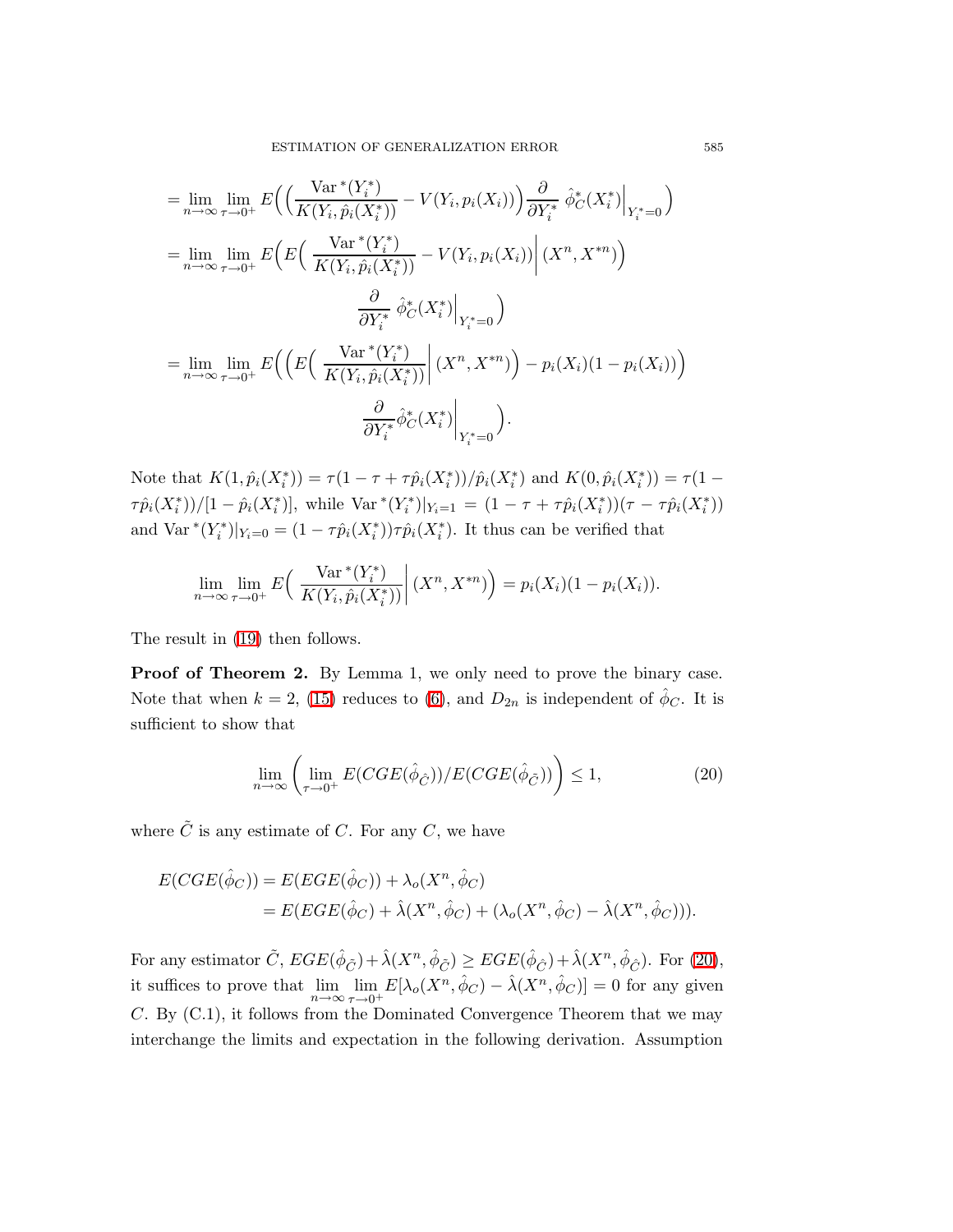$(C.3)$  together with Lemma 2 ensures that we may work on  $V(Y_i, p_i)$ . Then

$$
\lim_{n \to \infty} \lim_{\tau \to 0^{+}} E\left(2n^{-1} \sum_{i=1}^{n} \widehat{\text{Cov}}\left(Y_{i}, \hat{\phi}_{C}(X_{i}^{*}) | X^{*n}\right)\right)
$$
\n
$$
= \lim_{n \to \infty} 2n^{-1} \sum_{i=1}^{n} \lim_{\tau \to 0^{+}} E\left(\frac{V(Y_{i}, p_{i}(X_{i}))}{\text{Var}^{*}(Y_{i}^{*})} \text{Cov}^{*}\left(Y_{i}^{*}, \hat{\phi}_{C}^{*}(X_{i}^{*}) | X^{*n}\right)\right)
$$
\n
$$
= \lim_{n \to \infty} 2n^{-1} \sum_{i=1}^{n} E\left(V(Y_{i}, p_{i}(X_{i})) E^{*} \lim_{\tau \to 0^{+}} \frac{\partial}{\partial Y_{i}^{*}} \hat{\phi}_{C}^{*}(X_{i}^{*}) \frac{V^{*}(Y_{i}^{*}, p_{i}^{*}(X_{i}^{*}))}{\text{Var}^{*}(Y_{i}^{*})}\right)
$$
\n
$$
= \lim_{n \to \infty} 2n^{-1} \sum_{i=1}^{n} E\left(V(Y_{i}, p_{i}(X_{i})) \frac{\partial}{\partial Y_{i}} \hat{\phi}_{C}(X_{i}) E^{*} \frac{V^{*}(Y_{i}^{*}, p_{i}^{*}(X_{i}^{*}))}{\text{Var}^{*}(Y_{i}^{*})}\right)
$$
\n
$$
= \lim_{n \to \infty} 2n^{-1} \sum_{i=1}^{n} E(\text{Cov}(Y_{i}, \hat{\phi}_{C}(X_{i}) | X^{n}))
$$
\n
$$
= \lim_{n \to \infty} E(2n^{-1} \sum_{i=1}^{n} \text{Cov}(Y_{i}, \hat{\phi}_{C}(X_{i}) | X^{n})).
$$

Furthermore, the distribution of  $(X_i^*, Y_i^*)$  tends to the distribution of  $(X_i, Y_i)$  as  $\tau \to 0$ , therefore,  $\lim_{n \to \infty} \lim_{\tau \to 0^+} E(\widehat{D}_{1n}(X^n, \widehat{\phi}_C))$  is

$$
\lim_{n \to \infty} \lim_{\tau \to 0^{+}} E\Big(E^*\Big(\frac{1}{n}\sum_{i=1}^n (\hat{p}_i(X_i) - \hat{\phi}_C^*(X_i))^2 - \frac{1}{n}\sum_{i=1}^n (\hat{p}_i^*(X_i^*) - \hat{\phi}_C^*(X_i^*))^2 \Big| X^{*n} \Big) \Big)
$$
\n
$$
= \lim_{n \to \infty} E\Big(\lim_{\tau \to 0^{+}} E^*\Big(\frac{1}{n}\sum_{i=1}^n (\hat{p}_i(X_i) - \hat{\phi}_C^*(X_i))^2 - E(E(Y|X) - \hat{\phi}_C^*(X))^2 \Big| X^{*n} \Big) \Big)
$$
\n
$$
+ \lim_{n \to \infty} E\Big(\lim_{\tau \to 0^{+}} E^*\Big(E(E(Y|X) - \hat{\phi}_C^*(X))^2 - \frac{1}{n}\sum_{i=1}^n (\hat{p}_i^*(X_i^*) - \hat{\phi}_C^*(X_i^*))^2 \Big| X^{*n} \Big) \Big)
$$
\n
$$
= \lim_{n \to \infty} E\Big(E\Big(\frac{1}{n}\sum_{i=1}^n (\hat{p}_i(X_i) - \hat{\phi}_C(X_i))^2 - E(E(Y|X) - \hat{\phi}_C(X))^2 \Big| X^n \Big) \Big)
$$
\n
$$
+ \lim_{n \to \infty} E\Big(E\Big(E(E(Y|X) - \hat{\phi}_C(X))^2 - \frac{1}{n}\sum_{i=1}^n (\hat{p}_i(X_i) - \hat{\phi}_C(X_i))^2 \Big| X^n \Big) \Big)
$$
\n
$$
= \lim_{n \to \infty} E\Big(E\Big(E(E(Y|X) - \hat{\phi}_C(X))^2 - \frac{1}{n}\sum_{i=1}^n (E(Y_i|X_i) - \hat{\phi}_C(X_i))^2 \Big| X^n \Big) \Big)
$$
\n
$$
= \lim_{n \to \infty} E(D_{1n}(X^n, \hat{\phi}_C)),
$$

where the second to last equality follows from (C.3) and the one-sided Uniform Convergence Theorem in Vapnik and Chervonenkis (1991), by noting that

$$
586\,
$$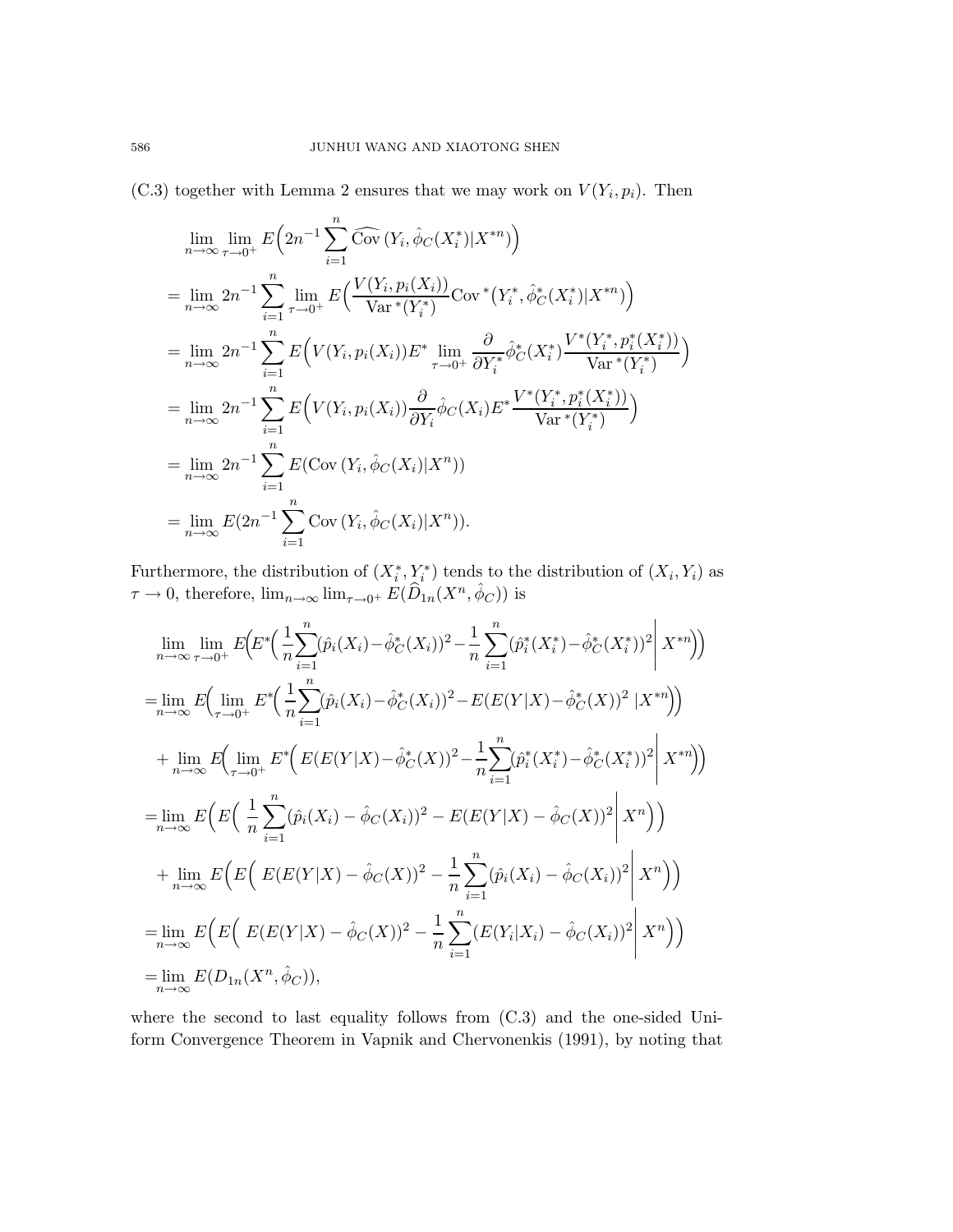$0 \leq E(E(Y|X) - \hat{\phi}_C(X))^2 \leq 4$ . Combining the above two equalities, we have  $\lim_{n\to\infty} \lim_{\tau\to 0^+} E(\hat{\lambda}(X^n, \hat{\phi}_C)) = \lim_{n\to\infty} E(\lambda_o(X^n, \hat{\phi}_C))$ . Therefore,

$$
\lim_{n \to \infty} \lim_{\tau \to 0^+} E(CGE(\hat{\phi}_{\hat{C}}))
$$
\n
$$
= \lim_{n \to \infty} \lim_{\tau \to 0^+} E\left(EGE(\hat{\phi}_{\hat{C}}) + \hat{\lambda}(X^n, \hat{\phi}_{\hat{C}}) + (\lambda_o(X^n, \hat{\phi}_{\hat{C}}) - \hat{\lambda}(X^n, \hat{\phi}_{\hat{C}}))\right)
$$
\n
$$
= \lim_{n \to \infty} \lim_{\tau \to 0^+} E(EGE(\hat{\phi}_{\hat{C}}) + \hat{\lambda}(X^n, \hat{\phi}_{\hat{C}}))
$$
\n
$$
\leq \lim_{n \to \infty} \lim_{\tau \to 0^+} E(EGE(\hat{\phi}_{\hat{C}}) + \hat{\lambda}(X^n, \hat{\phi}_{\hat{C}}))
$$
\n
$$
= \lim_{n \to \infty} \lim_{\tau \to 0^+} E\left(EGE(\hat{\phi}_{\hat{C}}) + \hat{\lambda}(X^n, \hat{\phi}_{\hat{C}}) + (\lambda_o(X^n, \hat{\phi}_{\hat{C}}) - \hat{\lambda}(X^n, \hat{\phi}_{\hat{C}}))\right)
$$
\n
$$
= \lim_{n \to \infty} E(CGE(\hat{\phi}_{\hat{C}})).
$$

The result then follows.

#### References

- Blake, C. L. and Merz, C. J. (1998). UCI Repository of machine learning databases. http:// www.ics.uci.edu/ mlearn/MLRepository.html. University of California, Irvine, Department of Information and Computer Science.
- Bradley, P. S. and Mangasarian, O. L. (2000). Massive data discrimination via linear support vector machines. Optimization Methods and Software 13, 1-10.
- Breiman, L. (1992). The little bootstrap and other methods for dimensionality selection in regression: X-fixed prediction error. J. Amer. Statist. Assoc. 87, 738-754.
- Breiman, L. and Spector, P. (1992). Submodel selection and evaluation in regression the X Random case. Internat. Rev. Statist. 3, 291-319.
- Breiman, L. (1996). Heuristics of instability and stabilization in model selection. Ann. Statist. 24, 2350-2383.
- Cortes, C. and Vapnik, V. (1995). Support vector networks. Machine Learning 20, 273-297.
- Devroye L, Gyorfi L. and Lugosi G. (1996). A probabilistic theory of pattern recognition, Springer-Verlag, New York.
- Denby, L., Landwehr, J. M. and Mallows, C. L. (2004). Discussion of Efron's paper entitled "The estimation of prediction error: covariance penalties and Cross-Validation". J. Amer. Statist. Assoc. 99, 633-634.
- Efron, B. (1983). Estimating the error rate of a prediction rule: improvement on crossvalidation. J. Amer. Statist. Assoc. 78, 316-331.
- Efron, B. (1986). How biased is the apparent error rate of a prediction rule?. J. Amer. Statist. Assoc. 81, 461-470.
- Efron, B. (2004). The estimation of prediction error: covariance penalties and cross-validation. J. Amer. Statist. Assoc. 99, 619-632.
- Hastie, T., Rosset, S., Tibshirani, R. and Zhu, J. (2004). The entire regularization path for the support vector machine. J. of Machine Learning Research 5, 1391-1415.
- Lee, Y., Lin, Y. and Wahba, G. (2003). Multicategory support vector machines, theory and application to the classification of microarray data and satellite radiance data. J. Amer. Statist. Assoc. 99, 67-81.